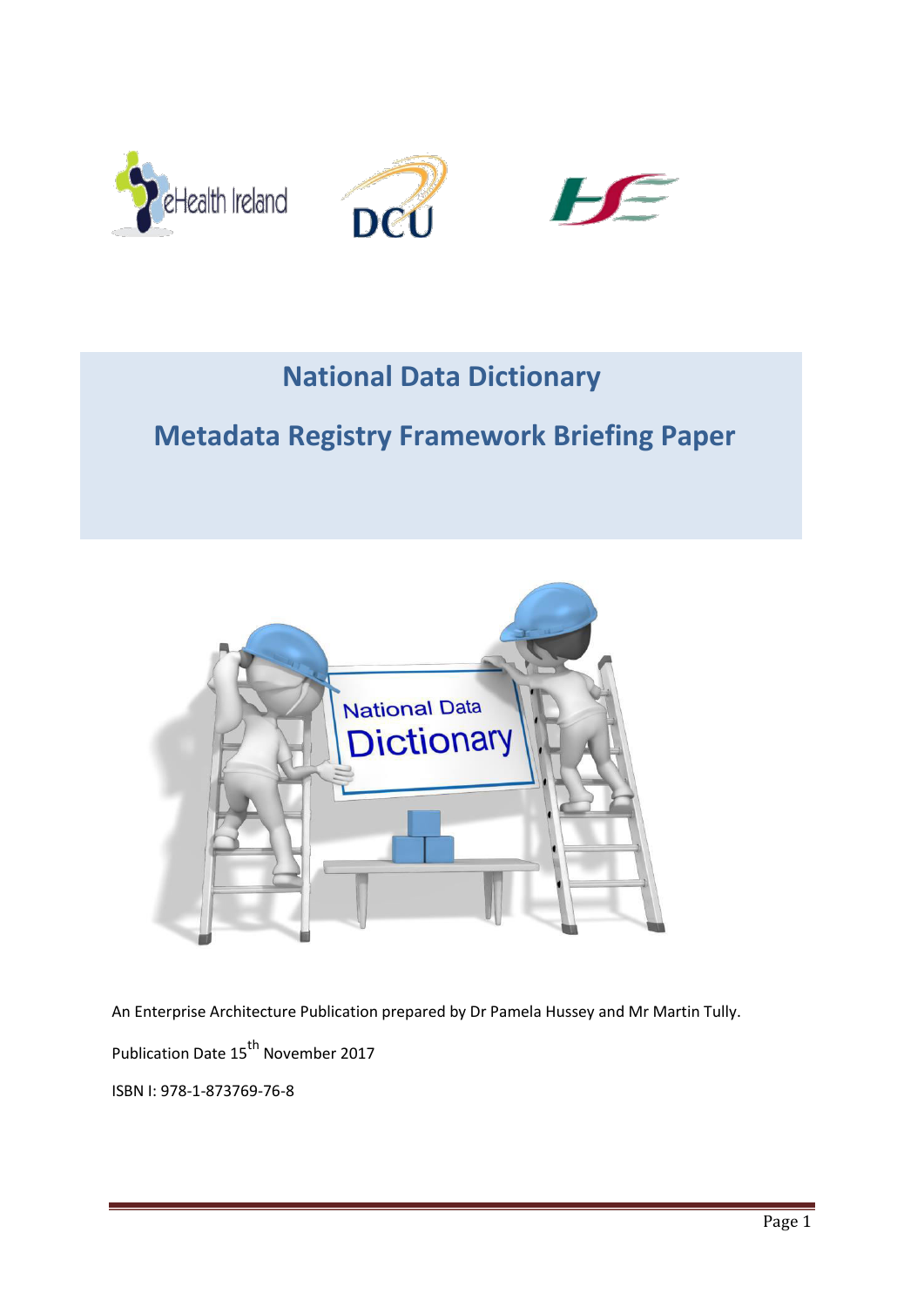## **Background**

Building capacity on enterprise architecture function within the Health Services Executive provides a pathway to delivering a sustainable return on investment for eHealth Ireland by 2030. The World Health Organisation (WHO) eHealth Action Toolkit published in 2012 currently locates eHealth Ireland in phase two of this action toolkit [1]. Suggesting therefore that we are in process development mode and developing our eHealth action lines. WHO qualify their approach to the adoption and use of the toolkit by advising how the resource can be used, the end result, they argue will depend on a country's context, priorities and vision [\[1\]. T](http://www.who.int/ehealth/publications/overview.pdf?ua=1.)his simple but significant qualifying statement can be linked to an additional set of activities identified in phase two of the toolkit. Such as determining a set of high level resource requirements in addition to the application of funding constraints to refine a national eHealth action plan. In this report our goal is to provide insight into both of these activities to inform the "how to" and advance strategic agendas within eHealth Ireland.

Recent communications from OoCIO and discussions at the recent Health Informatics Conference [2] suggest we are at a crossroads where decisions need to be made about the information requirements for the national infrastructure platform to support eHealth Ireland. There are a number of strategic directions and management choices that the DHGG (Digital Health Governance Group) senior eHealth team must consider, particularly in regard to building in-house capacity and potential outsourcing of technical services. This summary report has been developed to assist in the decision making process and defines what we consider to be phase one requirements for a national data dictionary to support both semantic and technical interoperability.

Specifically, this report provides insight in order to inform information architecture activity for the Enterprise Architecture Function of the OoCIO. In partnership with HSE, DCU has completed a scoping exercise to deliver a Metadata Registry Framework to progress both the existing information and future technical metadata requirements for integrated care. With an eye to both national service plan and the Open NCP programme, a review of relevant evidence was completed [3], and the 2016 edition of the Principles of Health Interoperability SnomedCT, HL7 and FHIR by Benson and Grieve informed the thinking and process [4]

An agreed guiding principle is that a meta data registry framework is considered as an evolving resource. The complexity of system specifications, associated workflow and the procurement requirements are dynamic in nature and emerging frameworks must evolve over time. For now, appendix one of this document provides a summary view of the emerging metadata registry template from two core viewpoints to support phase one discussions and inform developments.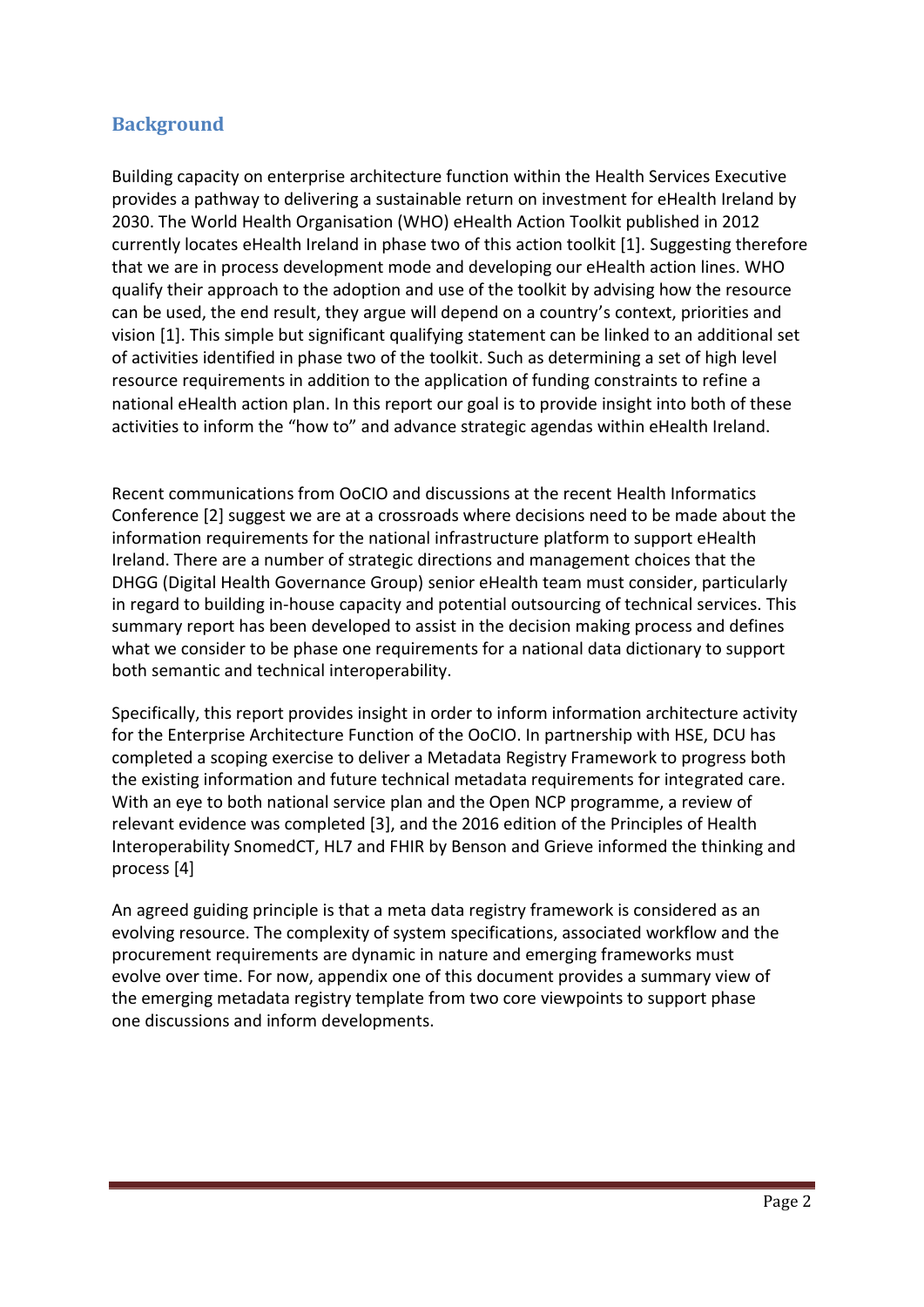- 1. From the information viewpoint: Column one includes titles and sub sections of Meta Data Registry Framework detail. Column two provides some explanatory text to support end users on Meta Data Registry Template detail from existing and emerging standards in ISO and CEN
- 2. From the technology viewpoint: Column three provides examples of technical metadata requirements to be used to support the "to be" development of existing standards such as HL7 v3 CDA and RIM domain models as applied in the Irish context. The structural attributes required to inform ongoing work in this space needs further investigating with relevant stakeholders (Healthlink and HIQA). Examples provided in this draft relate to Health Level 7 version 2.x, version 3 RIM CDA), in addition to HIQA HL7 version 2.4 General Practitioner Standard Message Framework [5].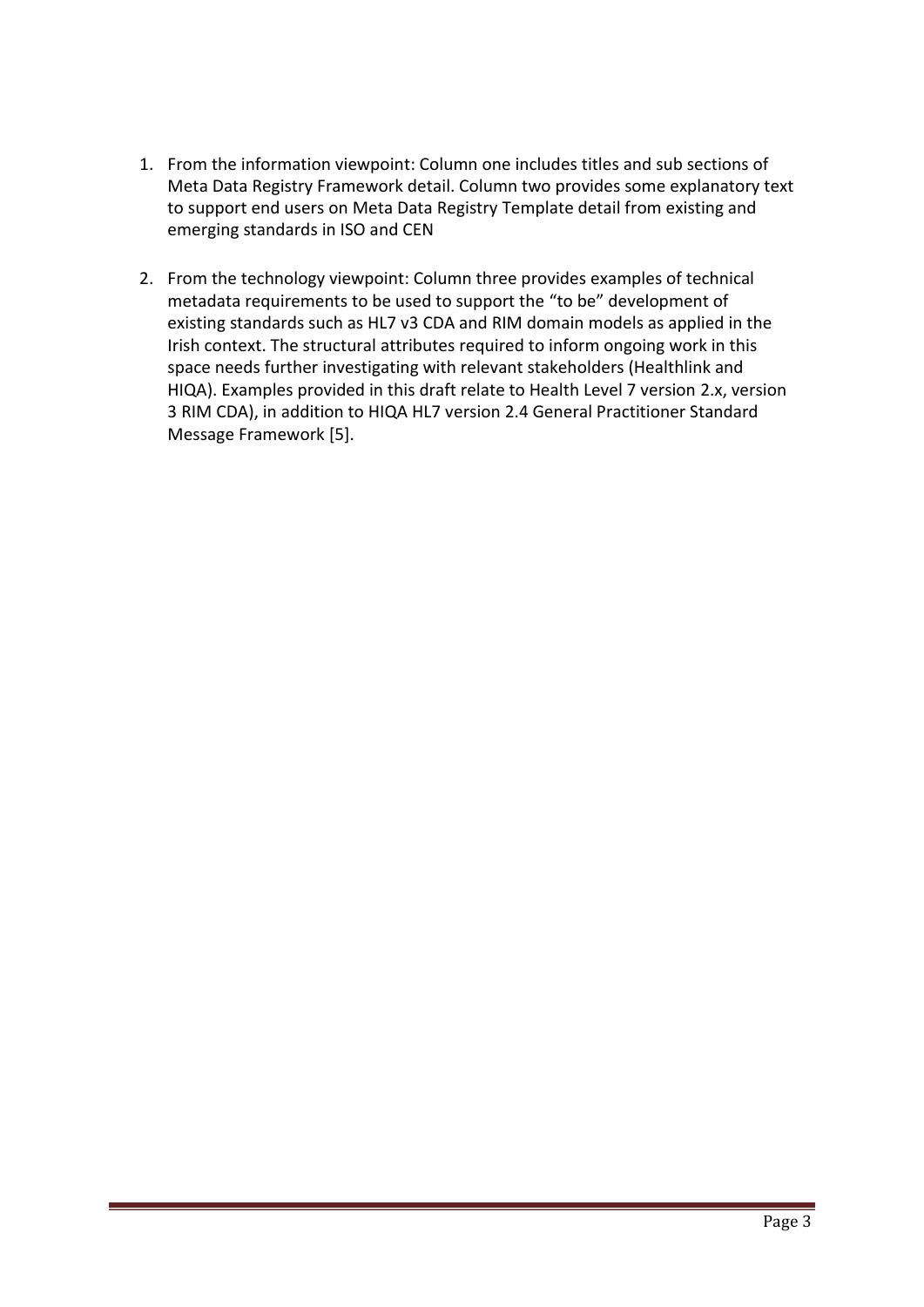## **Introduction**

In accordance with the successful HSE tender for the provision of ICT Terminology and Data Modelling Services, and in partnership with Information Architecture OoCIO, this briefing paper outlines the proposed approach to support mapping of terminology to messaging standards, with the Meta Data Conceptual Framework acting as the overarching bridge in order to support integrated care. What follows is a scoping review of the literature and a summary report arguing the case for a national Metadata Conceptual Framework to support the National Data Dictionary within the Information Architecture (I.A) function of Enterprise Architecture OoCIO HSE. Recommendations which are also included in the framework include two proposed key deliverables. Firstly, an evolving set of domain specific metadata concept models and secondly, an associated data dictionary master template, both of which are designed with a view to generate value for money from the IA function within the HSE. The guiding principle underpinning this work (and this report) is that the Metadata Conceptual Framework is an evolving one. The associated proposed domain specific models and identified data elements contained within the template will be agreed with the proposed Data Dictionary Governance Board (Appendix 2) as the process of requirements development advances. The Metadata Conceptual Framework is therefore considered a foundation stone and a key deliverable for the IA function.

## **1. The Need for a Meta Data Conceptual Framework**

Metadata provides structured information about resources used to facilitate health and social care delivery. The term *Meta* derives from the Greek word meaning *a nature of a higher order or more fundamental kind*, such as Meta language or Meta theory. Metadata is therefore data about other data [7]. For harmonisation of national information architecture, a Metadata Conceptual Framework and associated Data Dictionary are required. The recently procured Hiveworx software tool [8] provides scope to the HSE to deliver a national data dictionary platform. Initial testing and training with key stakeholders confirms its core functionality and usability are fit for purpose. To date a number of data sets (n=14), have been migrated into the data dictionary as part of the business catalogue. In addition, stakeholder engagement in Q1 and Q2 has led to identifying a suite of datasets to progress and publish by Q4 in 2017. Bridging the gap between communication of interface languages, and data for machine translation to achieve system to system communication can be a costly exercise. It also has potential to impact indirectly on patient outcome. Information Systems need to be able to talk the same language to process health information across and between services, and controlled standardised language plays an important part in defining this important function [9; 10]. Metadata can provide the interface between internal codes and human-readable names, so that individuals can source information the way they want it, rather than the way the applications manage it [11].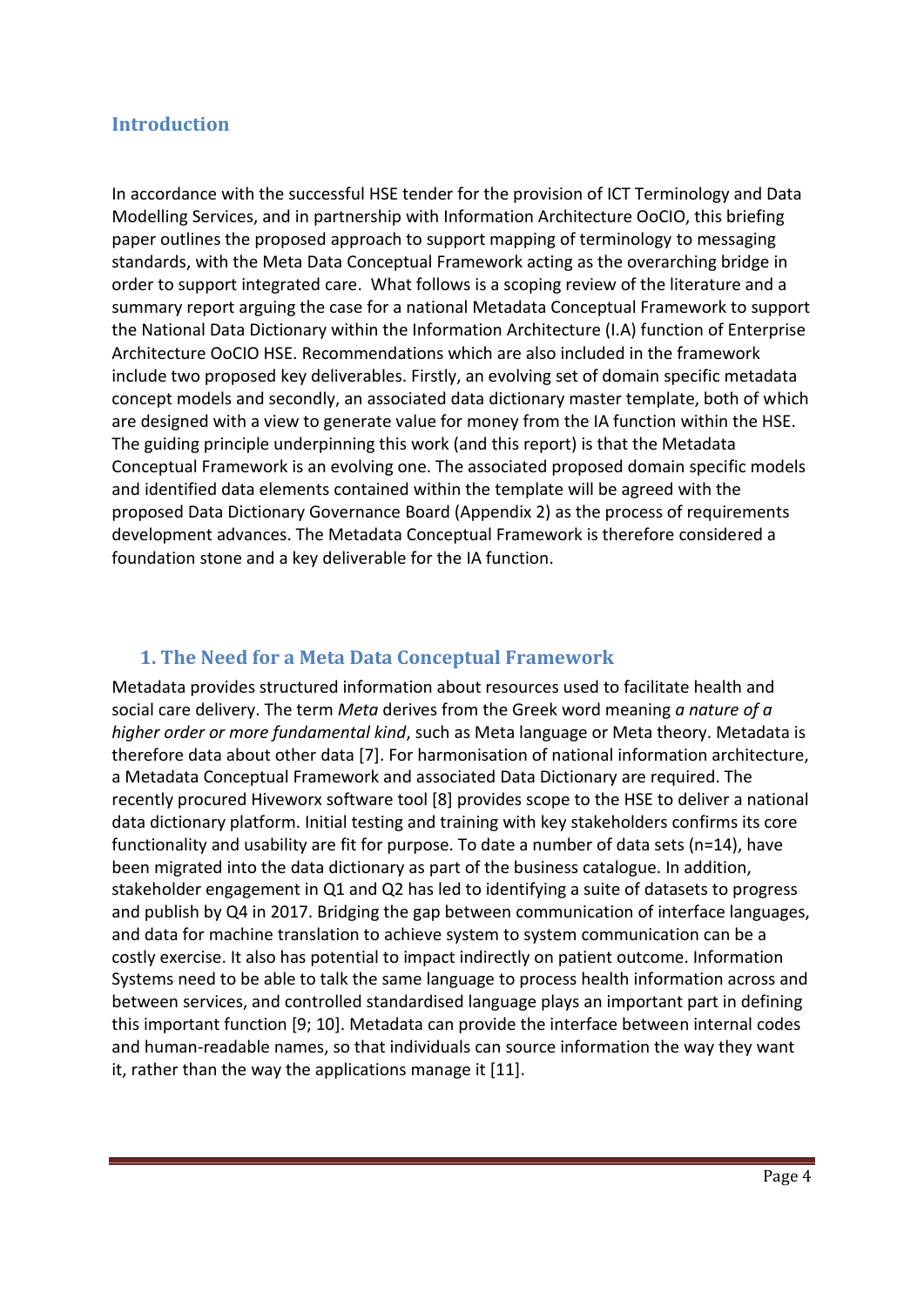The evidence base suggests deployment of information systems often fails to deliver on anticipated benefits [12, 13]. Electronic information systems operate at two different levels this is described initially by Rector et al in 2009 where he discusses terminology binding as a process which involves aligning terminology systems to information systems to achieve interoperability . In this paper they describe the process as engaging with both Models of Use and Models of Meaning [14]. The Model of Use describes how the information appears to the end user. The Model of Meaning on other hand is a representation of the information for reporting and statistical data analysis purposes. The Model of Meaning provides a format to process data and required information in a common standardised format [4, P.194]. Models of Meaning are primarily concerned with presenting a common representation of information, storage, communication and reporting. Models of Meaning are closely aligned with reference models. Drawing on ISO 20020 the Universal Financial Industry Message Scheme, Figure 1 provides an abstract image is demonstrating the conceptual structures included in the data dictionary and how they are aligned [15].



Figure 1 Abstract view of data dictionary and Models of Use adapted from ref ISO 20022 [15].

From a health perspective standards underpinning Models of Use for Electronic Health Record communication are reference models such as HL7 v.3 RIM or ISO 13606 EHRcom [4]. As the focus of this resource relates to a metadata framework the IA team have focused on reviewing standards relating to Meta data development some of which include;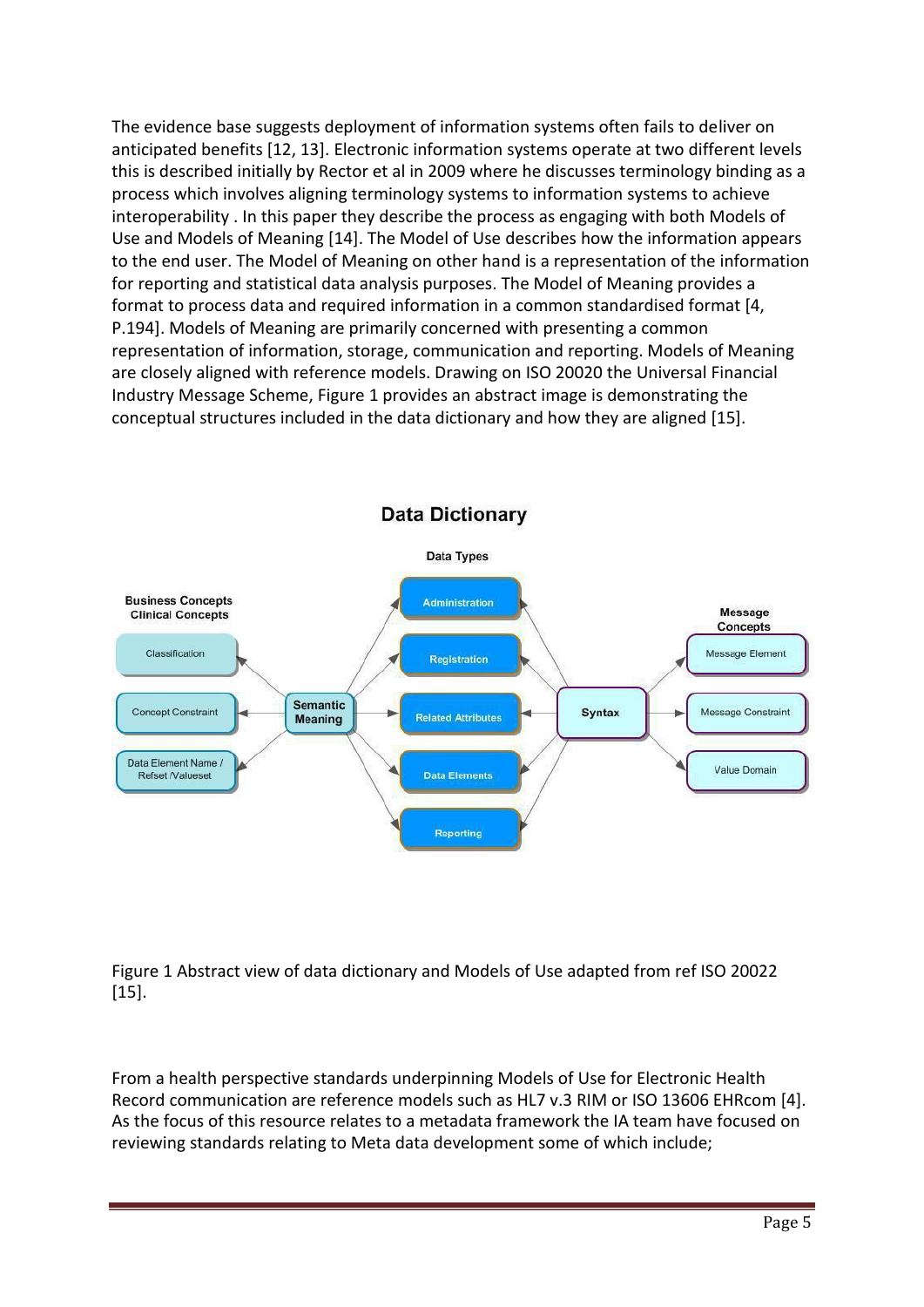- Reference Model for Open Distributed Processing [16]
- International Standard Organisation ISO 11179 -1-5 [17]
- ISO TS 21526 Working Draft Stage Health Informatics Metadata Repository Requirements (MetaRep) [18].

According to ISO 11179-6, the International Standard for Metadata registration, conformance needs to be considered in the context of roles and responsibilities between parties. In addition guidelines to address the use of software products and associated conversions from other systems needs to be factored in. A meta-model is defined as a model that describes other models. A meta-model provides a mechanism for understanding the precise structure and components of the specified models which are needed for the successful sharing of representations by users and or software facilities [17, part 3 p.24].

Here we set the scene and background for the role and function of the ICT Terminology and Data Modelling Services to support a sustainable integrated platform for eHealth Ireland. In line with stated requirements, our goal is to provide support to the Anatomical Therapeutic Chemical (ATC) Classification System [19], which is a key deliverable recommended for the Open NCP project for ePrescribing and eDispensing. As a prerequisite to achieve this process, the defined collections of metadata are needed to develop and support standard repositories of information for interoperable registries [20]. Working in partnership with Hiveworx [8], our goal is to provide a persistent and sustainable data dictionary platform to support conformance within the I.A Function of the OoCIO. We consider the metadata concept model an enabler to provide a scheme to support the process of conformance. As a resource it is also a key building block to set in place roles and responsibilities for registration in line with national HIQA standards [21]. The proposed structure described in the data dictionary and associated meta model conceptual framework can be used across one to many implementations e.g. in databases , data repositories and therefore lays the foundation stone for the bridge between the National Release Centre and the Data Dictionary Platform. It also provides a basis for collaboration going forward with EA business requirements harmonisation. For example, specifying the semantics of systems from an existing group of conceptual domains (e.g. pharmacy, oncology, pathology) within a Meta data framework will ensure that the HSE can provide transparency on how the concepts can be interconnected within the planned systems. The development of metadata standards improves quality, relevance, consistency and the availability of national information. The drivers for standard development arise from the need for better information - whether it is statistical, administrative, clinical or other information. The benefits also include, consistency of content and definition, avoiding duplication and diversity of solutions and reduction in cost of data development [22].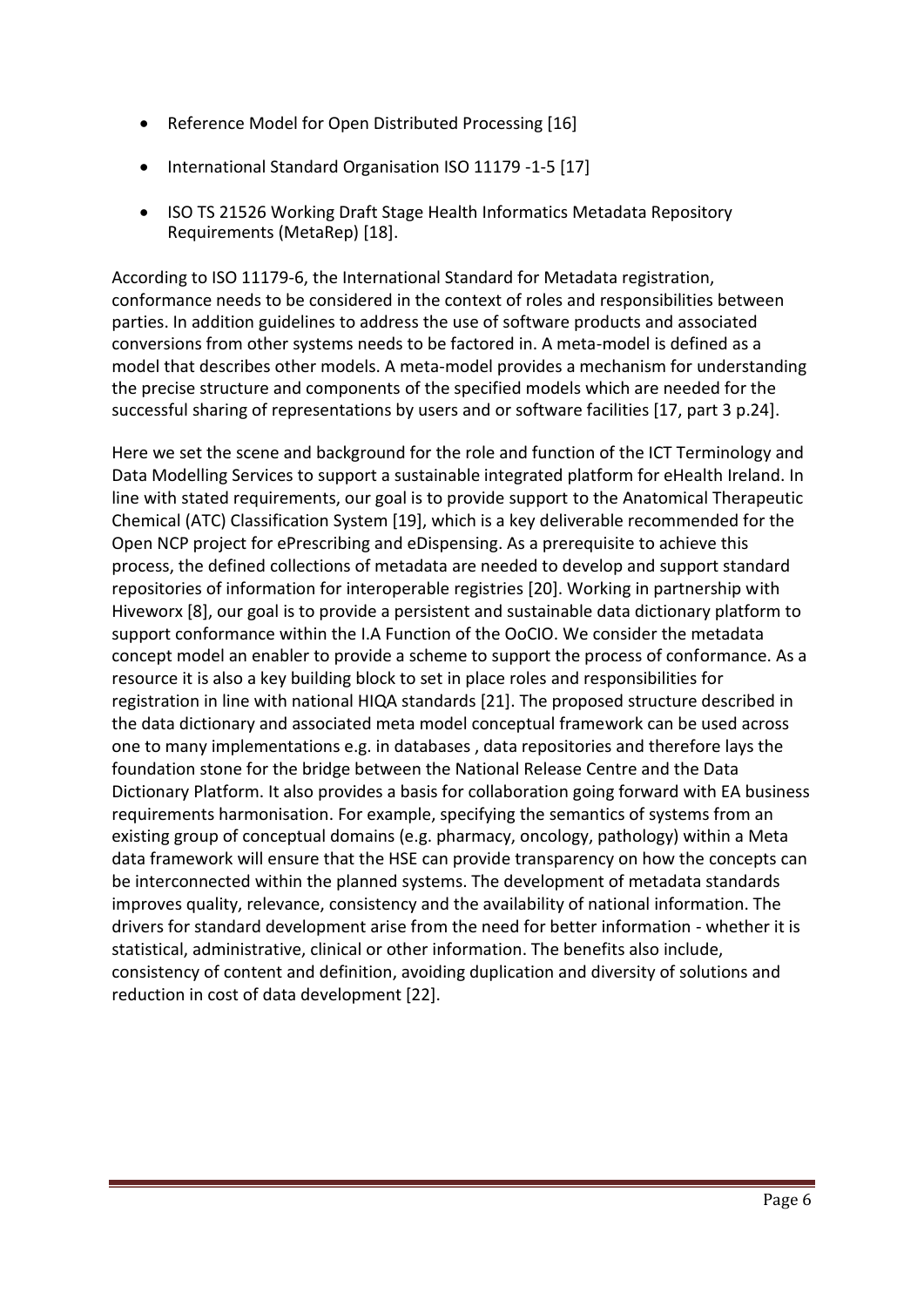



Figure 2 An evolving Metadata Conceptual Framework V.1

The Metadata Conceptual Framework is the first step in providing an integration layer for information to support a suite of national programme objectives. It can support processes and constraints needed to define what the systems being interconnected should do, and what the properties are that they should share for machine to machine and person to machine interactions. This comprehensive approach is not just stating the means by which they are interconnected, but provides critical detail for sustainable semantic and future technical interoperability. Necessary for coordination of data representation between persons and /or systems that store manipulate and exchange data [17 part 3, p.25], the metadata concept model will under pin the data dictionary supports function. It can provide a common reference point of defined concepts to support a distributed system [24].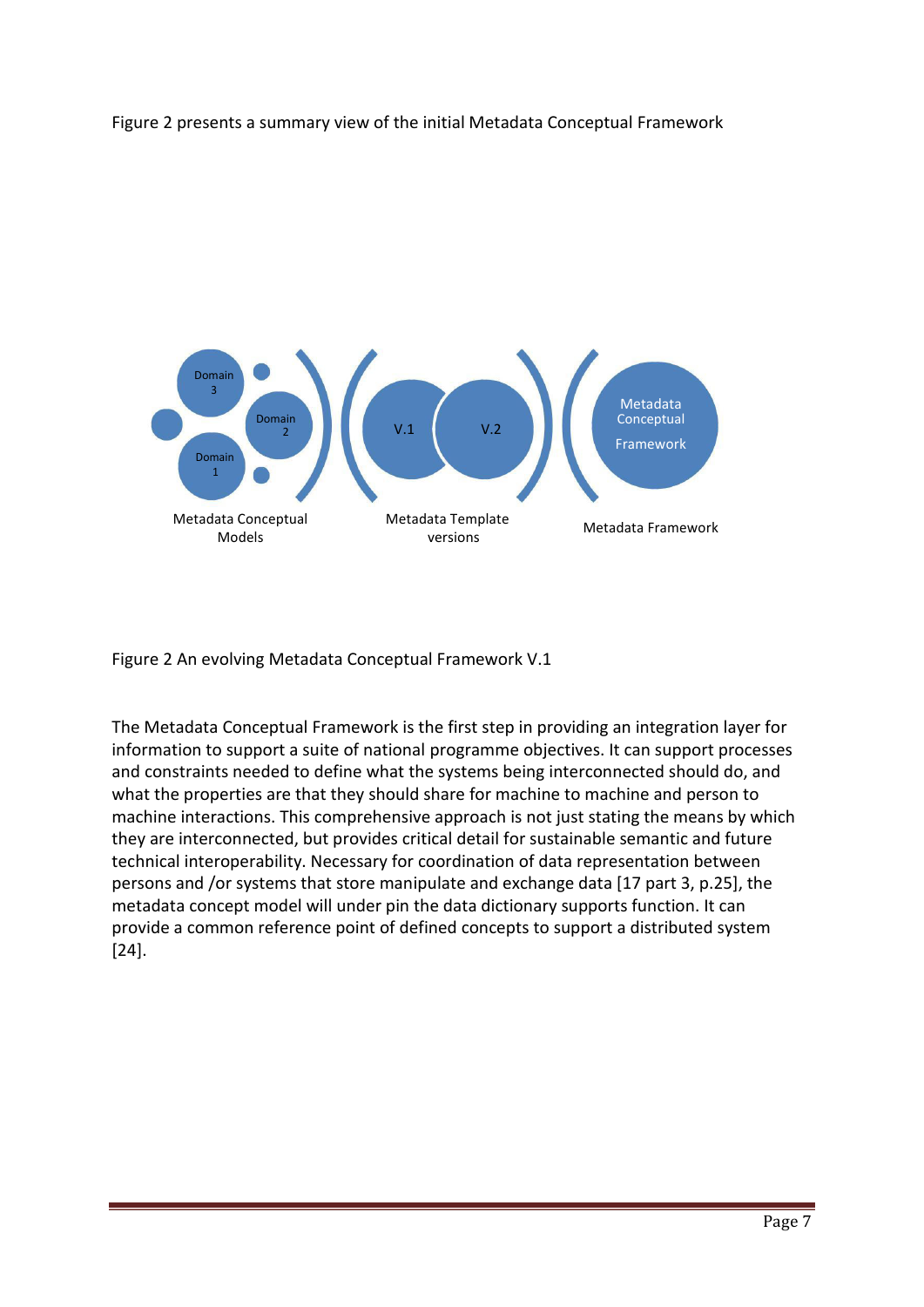# **2. Creating a Meta Data Conceptual Framework**

The process of developing a working metadata conceptual framework taking on board existing strategic plans for eHealth Ireland and available resources [25] is estimated to take a minimum of six months. The timeframe for version 1 sign off is therefore estimated in line with evidence base to be December 2017 [9]. The process to date has included the following action steps;

- a. Scoping review of existing related national EU and International standards in use.
- b. Scoping review of other similar countries data dictionary metadata standards.
- c. Instigating collaboration stakeholder engagement and consensus with the proposed Data Dictionary Governance Group and Department of Health to report recommendations and sign off.

A number of existing data dictionary Meta models was reviewed in addition to the both international and national health informatics standards [7; 15-18; 26-28].

#### **2.1 Results of Scoping Review**

Some of the key findings in this review suggest metadata can provide detail at any level of aggregation. Depending on the proposed usage metadata can describe a collection, a single resource or can be embedded in a digital object. For the purpose of this report, three core types of metadata were considered relevant for evolving v1 of the Meta Data Registry Framework.

2.1.1 Descriptive – a metadata resource for purpose of discovery and identification

2.1.2 Structural – a metadata resource used to describe complex data items such as a health condition

2.1.3 Administrative – metadata which provides information to help manage a resource when it was created, and identify key stakeholders who will manage it [26].

From the author's perspective, Table 1 provides some hyperlinked examples of European and International collections which can illustrate the three data metadata types.

| Meta data type | Example                             |
|----------------|-------------------------------------|
| Descriptive    | Dublin Core Metadata Initiative [7] |
| Structural     | Cystic Fibrosis EU Network [29]     |
| Administrative | <b>WHO Global observatory [30]</b>  |

Table 1 Examples of websites linking to metadata types

There are a number of standards and standard bodies in existence relating to standards based metadata framework. For example Dublin Core Metadata Element Set listed in Table 1 as descriptive meta data type provides a set of fifteen properties for use [7].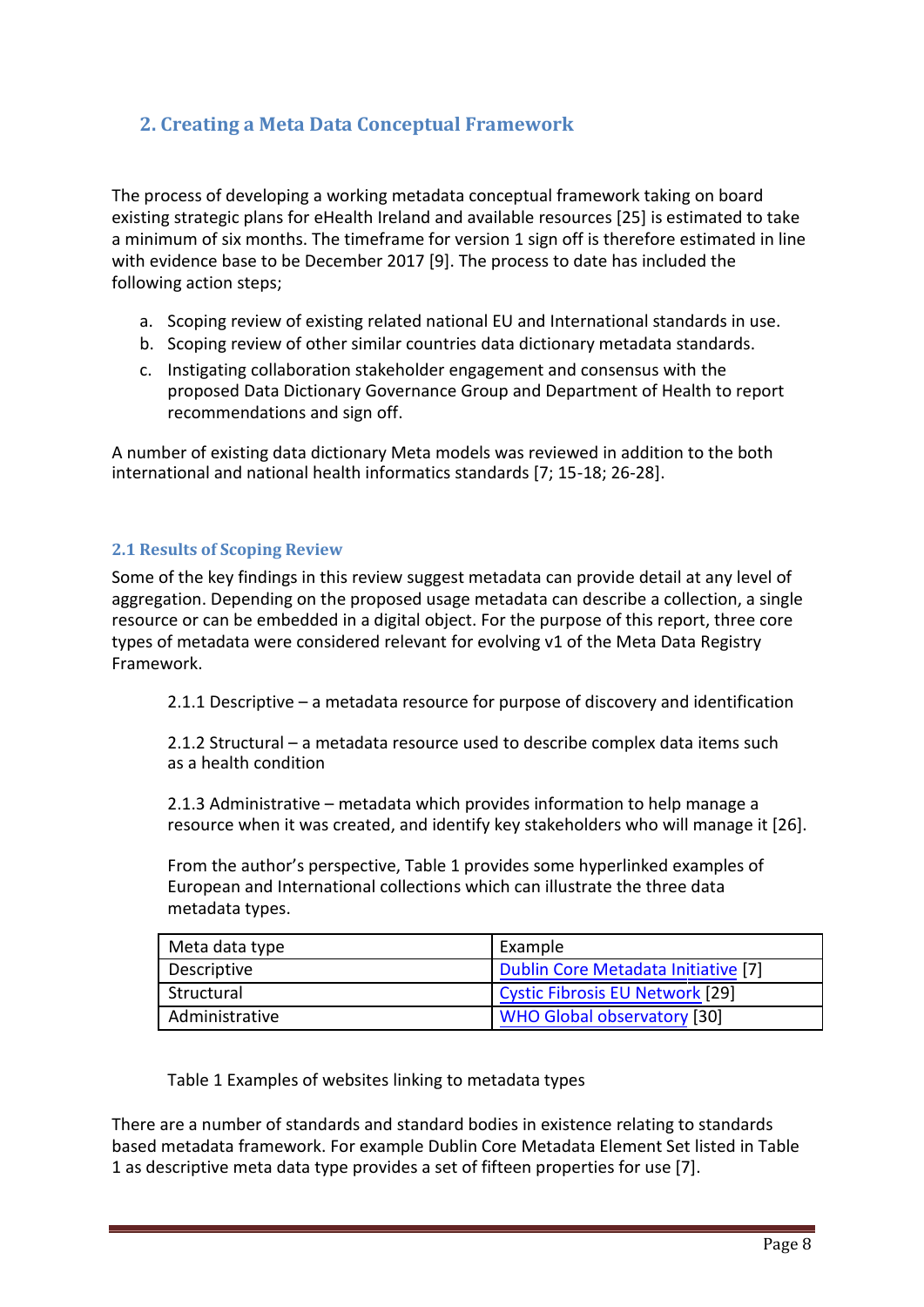The International Standards Organisation also provides a five part standard for Meta data registry entitled ISO 11179 Meta data registry (MDR) [17]. This standard lays down some key principles suggesting that the set of circumstances or purposes for which some data are used is called the Context. Therefore metadata are data about data under some context that are stored in a database that supports the functionality of the registry and is called a metadata registry (MDR). This would suggest the context in the metadata registry must be clearly defined and mapped to the metadata registry types listed above. [26].

On review of ISO 11179-3 Meta data registries part 3, five core attributes by type were identified and listed in Figure 2. The identifying attributes listed relate to the definitional attributes the naming attributes, the administrative attributes and the relational attributes. On review of existing data dictionary metadata registries there was some overlap with the attributes. For example Registration status which is listed as a naming attribute in ISO11179- 3 is listed as an Identifying and Definitional attribute in the Australian Meta data registry.

A recent review of grey literature in the European Health Informatics repository on current working drafts identifies a new emerging technical specification ISO TS 21526 MetaRep [18]. The purpose of this working technical specification is to provide an extension to and clarification of ISO /IEC 11179 Metadata Registry to meet the requirements of healthcare. This was therefore considered critical grey literature and a teleconference was arranged with the relevant authors of this technical specification. What follows are some examples of the diagrams created in the process of review culminating in the development of an emerging metadata conceptual draft framework for the IA function.



#### Figure 3 High level attributes ISO 11179-3 [17]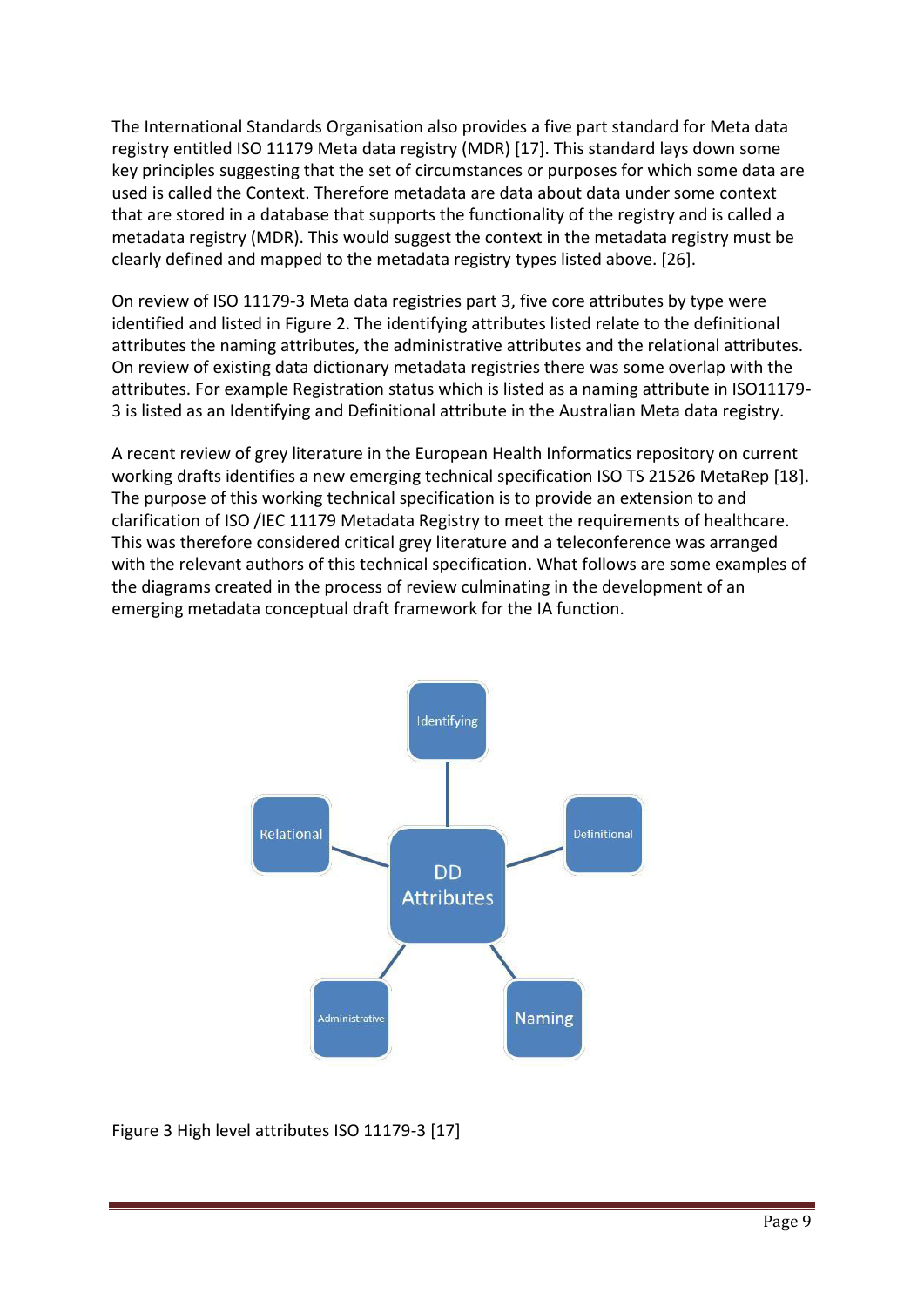Figure 3 above demonstrates the key high level attributes within metadata registries in the standards ISO 11179-3 [17]. On review of an initial scoping exercise on related evidence available on line, these attributes were mapped to data dictionary resources such as aforementioned standards and data repositories critiqued. Some examples of resource used in this mapping exercise include the Dublin Core metadata registry, the Australian Meta data registry, the New Zealand Meta data registry, European Open National Contact Point Master Value Catalogue (Open NCP MVC). From the Irish perspective examples include existing HSE PBI data files, Open NCP summary care record and MECC a health behavioural change intervention from Department of Health. A review of related HIQA standards was also conducted [21]. Proposed mapping scheduled for 2018 includes Finance SAP Master Data Governance. Deliverable one from this mapping process is a Meta data concept template which is scalable for different domain contexts see Appendix 1.

A key deliverable from this scoping process include a preliminary package diagram summarising the six packages identified in ISO 11179-3. This diagram is included here as Figure 4 and can be used to inform future Meta data conceptual models development workshops. A package diagram is used as in Universal Modelling Language such diagrams are used to show packages of classes and their dependencies, it was considered relevant to IA to support current test harness procurement initiatives Packages own their content and therefore one cannot put the same class into two different packages [31]. Figure 4 illustrates the packages you may find in a Metadata registry [17]. In order to optimise harmonisation of service delivery detailed collaboration and analysis with EA toolkit and Test Harness Consultancy Services currently in procurement (in Q.1 2018) for delivery of Open NCP is advised. It is also anticipated that further collaboration with the HL7 community in Ireland can provide insight in to existing use of HL7 V.3 RIM to consider domain specific reference models for the Irish context. Specific structural attributes need to be built into the domain models for national programme deliverables. The structural attributes provide detail on the main classes to be used in the design of messages or groups of related messages for adoption of HL7 v.3 as part of the integrated care programme. Examples of classes include ACT Role and Entity and the frequently used attributes include id, code and statusCode [4, p247].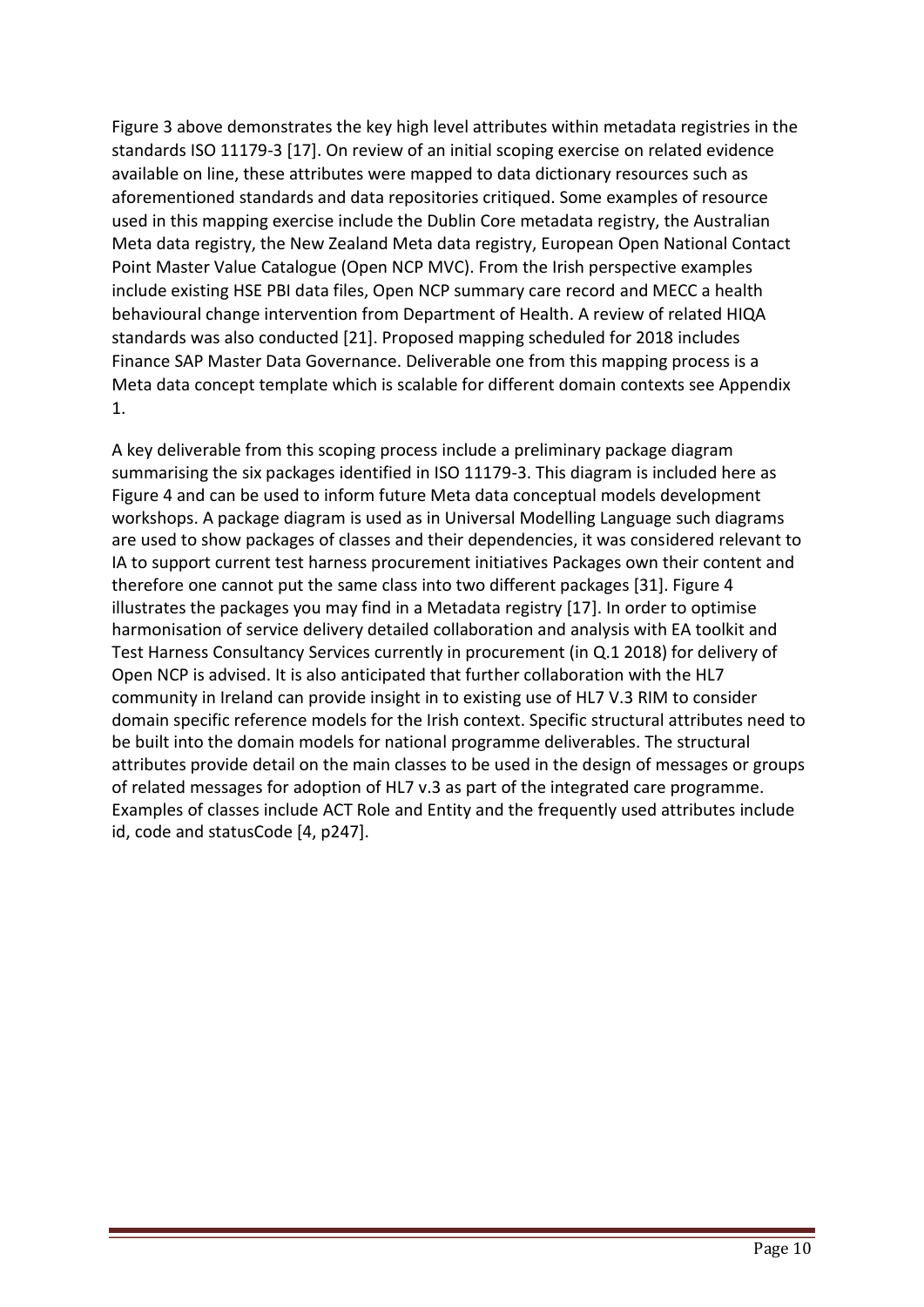

Figure 4 A package diagram illustrating key classes summarised from ISO11179\_3 [13]

On review of ISO TS 21526 MetaRep a suite of definitions were sourced from this emerging standard explaining the definitions and common constraints and data elements [18]. Of particular interest some explanatory text on identity, context and value domains is included. As this is an emerging standard and considered grey literature caution is advised on adoption until further testing is completed. None the less the excerpts included as appendix 1 will inform further discussion with the relevant stakeholders such as newly formed Governance Groups and IA team. In addition there is evidence to suggest that the MetaRep approach has been used on a CancerGrid Project instigated in 2005 in the United Kingdom supported by the Medical Research Council [32]

## 1. **Next Steps and Recommendations**

The following actions to be agreed upon and actioned are recommended.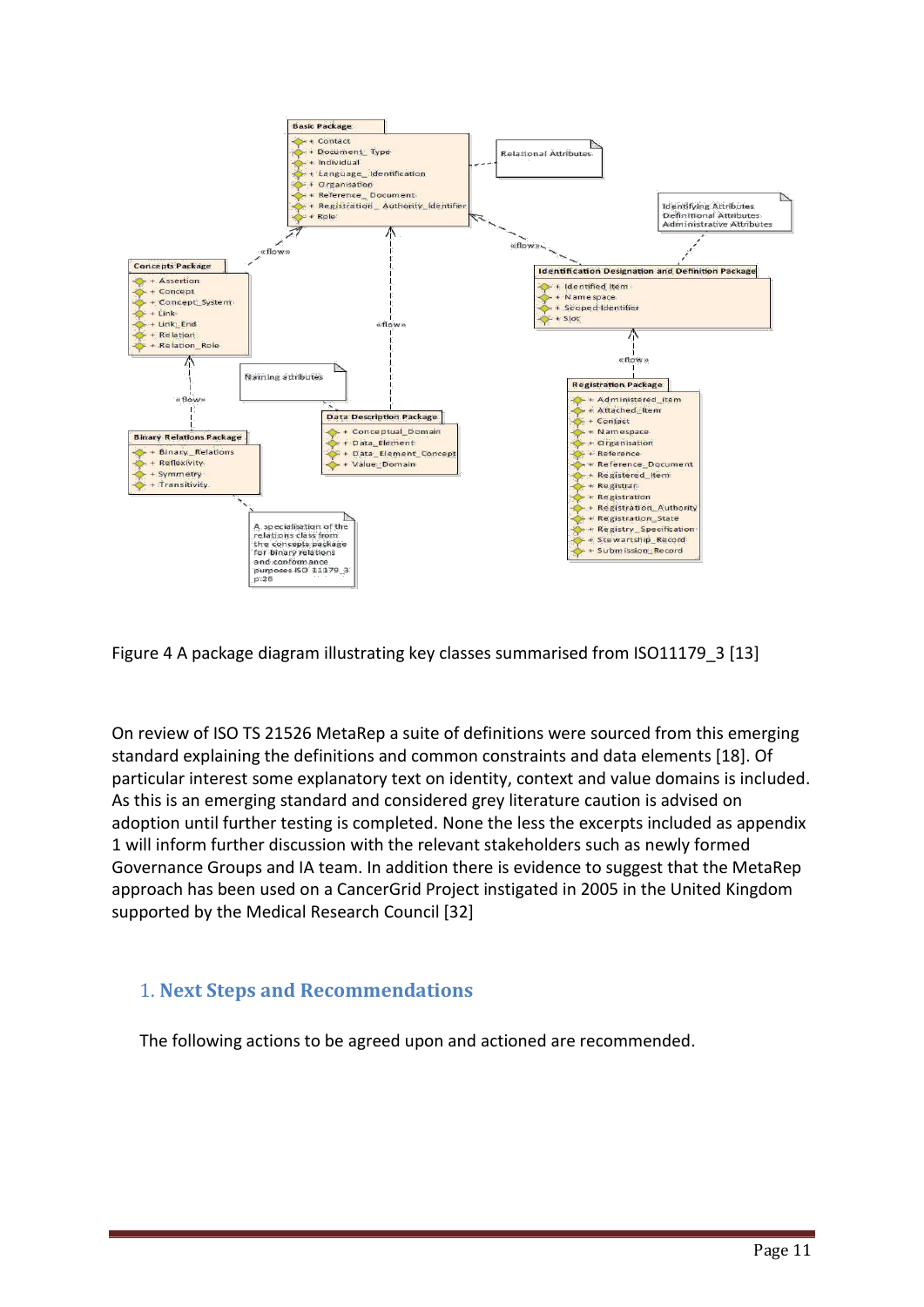1. The IA team with consultation of the Data Dictionary Governance Group develop a set of MDR templates for core IA function (e.g. Open NCP) to facilitate co-ordination and data sharing with the Department of Health and general public searches.

2. The IA team with consultation of the proposed Data Dictionary Governance Group develop a core MDR data reference model to describe, store, and process an integration layer within HSE for Open NCP initially and subsequent in line with emerging eHealth deployment policy. It may be the case that this work is already underway with groups such as Healthlink and HIQA in which case the Data Dictionary Governance Group will need to access emerging reference domain models underpinned by HL7 v3 RIM potentially in progress and assure that the detail is aligned for terminology binding and conformance testing.

3. Align recommendations 1-2 with HIQA eSAG and National Health Information Standards in draft documents for publication as a national standard.

4. Recommendations for governance are based on collaborative activity completed by the NRC, DD and Open NCP team leads. For example, at a data dictionary training day (August  $2^{nd}$ , 2017), invited domain experts agreed unanimously that enforcement of the Data dictionary would be required to ensure training and conformance of all data stewards on IA requirements. Therefore the Data dictionary requires sponsorship from the key leaders from the Department of Health and HSE with an associated statement to come in to effect on a particular date. For example this statement may read potential detail as follows;

> *Beginning on January 1 201x all health information system components will be building following health information standards contained in the national data dictionary ( date xx/xx/xx, version x ).Similarly all new health information systems to be procured after January 1st 20xx will be compliant with said dictionary.*

Current consultation documents and survey detail such as the Draft Health Information Policy Framework available on the Department of health website would inform this process in 2018 [33].

5. The Data dictionary is a living document that evolves over time. One of the first actions of the DD governance group is to address the management of version control; a Meta data registry framework with an associated Meta data registry template and Meta data registry conceptual map can provide a reference document to signpost stakeholders on planned integration layers for integrated care and sustainable big data analytics. It is recommended a use case be used as a validating process to assist the team in determining the level of conformance, portability and reuse on each domain that is developed within the IA function EA OoCIO HSE. It is anticipated that the Data Dictionary Governance Board (Appendix 2) will endorse this approach. As the IA function is an evolving group we recommend an agreed process of version control with six monthly or annual releases to map with NRC governance terms of reference.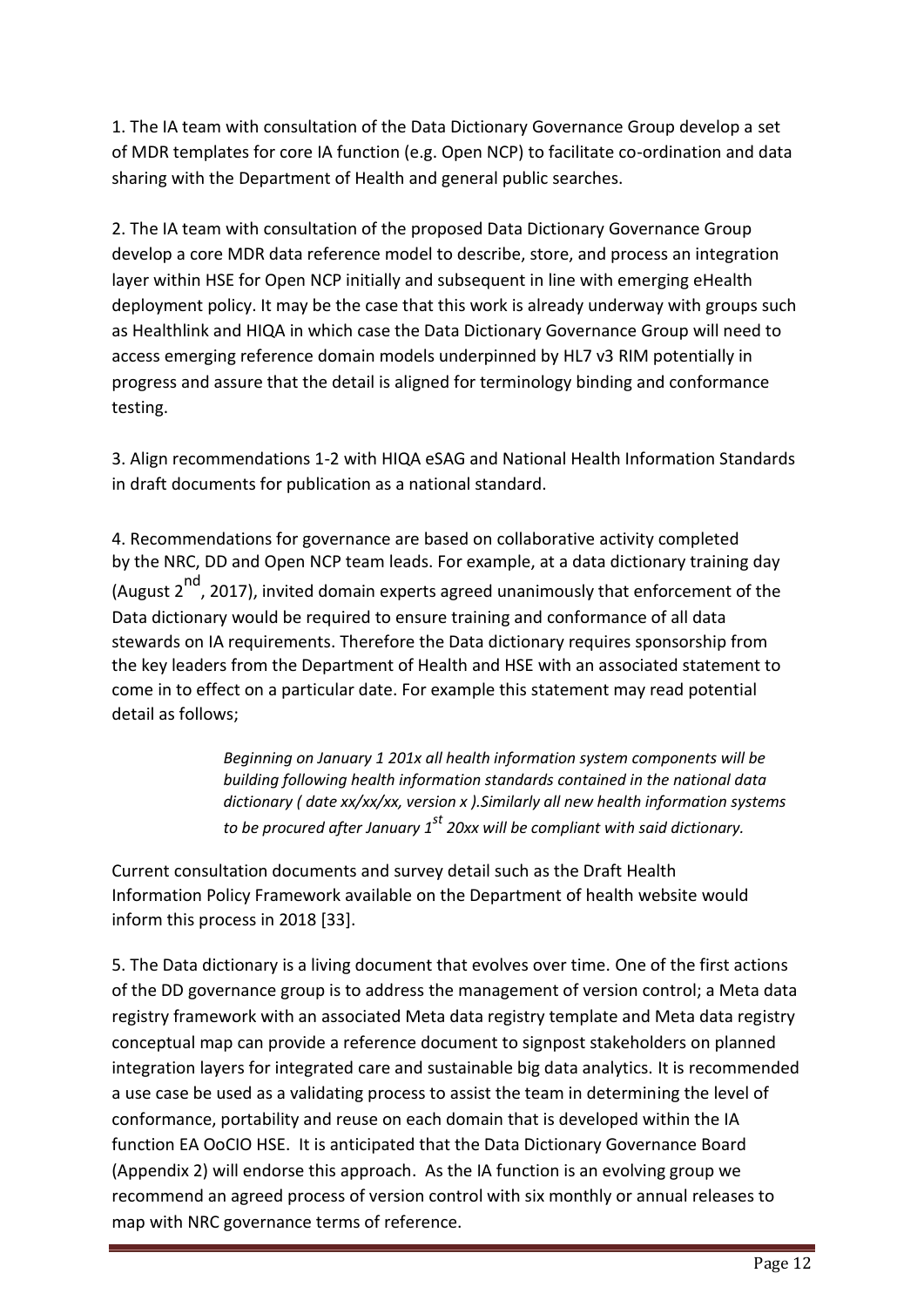## **Conclusion**

Terminology services which provide detail on concepts and syntax have historically been allowed to grow independently of each other. For example Snomed International which deals with clinical concepts has emerged as a standard which is syntax neutral , and HL7 which deals with the syntax of electronic message communication and the associated reference information model (RIM ) have been designed to be terminology neutral [4 p.190]. We have today in Ireland an opportunity to address this. As WHO advises to consider carefully where to invest funds to determine the means to achieve Ireland's eHealth vision. We can prioritise specific infrastructure to support this vision [\(1\). A](http://www.who.int/ehealth/publications/overview.pdf?ua=1.) national data dictionary platform underpinned by an evolving Meta Data Registry Framework will take time to develop; we need to build in house capacity. Such human resource and time investment can provide a core and critical deliverable to ensure a return on investment to optimise integrated care for our citizens now and in the future.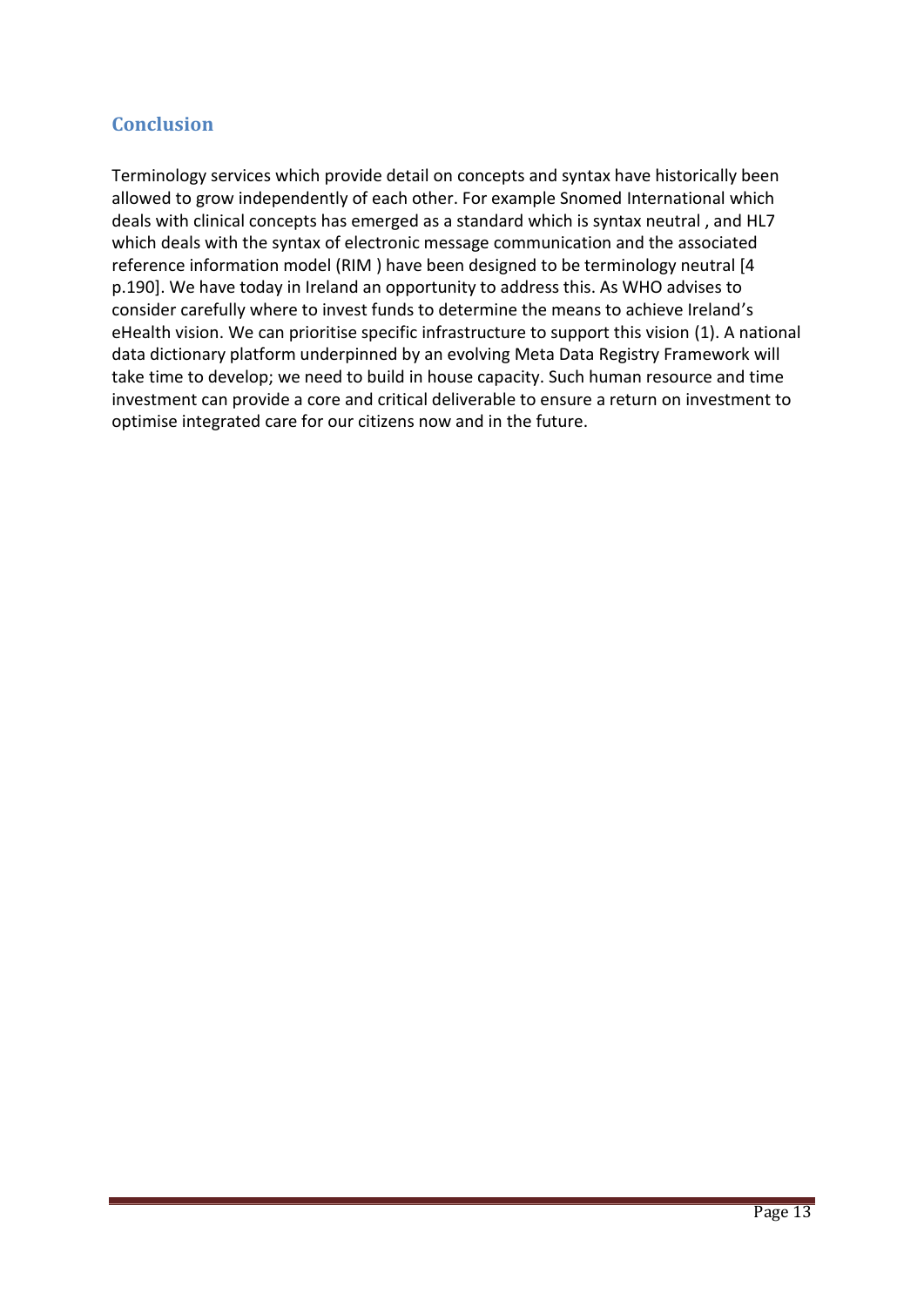## **References**

- 1. World Health Organisation National eHealth Strategy Toolkit {Online} WHO website Available fro[m http://handle.itu.int/11.1002/pub/8069793a-en](http://handle.itu.int/11.1002/pub/8069793a-en) Accessed 25th October 2017
- 2. Hussey P. Tully M. Information Architecture and the Data Dictionary Enterprise Architecture Workshop. 22nd HISI Annual Conference 2017 [https://www.hisi.ie/conference 1](https://www.hisi.ie/conference)5th November 2017
- 3. eHealth Ireland, Enterprise Architecture {Online} eHealth Ireland website, Available from [http://www.ehealthireland.ie/Our-Team/Enterprise-Architecture/ A](http://www.ehealthireland.ie/Our-Team/Enterprise-Architecture/)ccessed 25<sup>th</sup> October 2017.
- 4. Benson T, Grieve G. Principles of Health Interoperability SnomedCT . HL7. and FHIR 3<sup>rd</sup> Edn Springer, Newbury UK; 2016
- 5. Health Level Seven (HL7) {Online} Health Level 7 International Website. Available from [http://www.hl7.org/ A](http://www.hl7.org/)ccessed 25<sup>th</sup> October 2017.
- 6. Health Business Services. HSE eTender Proposal, HSE Ref 7437 ICT Terminology and Data Modelling Services HSE Project
- 7. The National Library of Korea .Dublin Core Meta Data Initiative {Online} The DCM Website Available fro[m http://dublincore.org/documents/dces/ A](http://dublincore.org/documents/dces/)ccessed 22nd August 2017
- 8. Hiveworx {Online} Available from [www.hive-worx.com/ A](http://www.hive-worx.com/)ccessed 25th October 2017
- 9. Office of the Chief Information Officer OoCIO Design Authority , eHealth Ireland Website , OoCIO & Launch Data Dictionary & Data Model Programme .{Online} eHealth Ireland Website. Available fro[m http://www.ehealthireland.ie/News-Media/News-](http://www.ehealthireland.ie/News-Media/News-Archive/2017/OoCIO-eHealth-Ireland-Launch-Data-Dictionary-Data-Model-Programme-.html)[Archive/2017/OoCIO-eHealth-Ireland-Launch-Data-Dictionary-Data-Model-Programme-](http://www.ehealthireland.ie/News-Media/News-Archive/2017/OoCIO-eHealth-Ireland-Launch-Data-Dictionary-Data-Model-Programme-.html)  [.html A](http://www.ehealthireland.ie/News-Media/News-Archive/2017/OoCIO-eHealth-Ireland-Launch-Data-Dictionary-Data-Model-Programme-.html)ccessed 22nd August 2017
- 10. Wilson K. Streveler D, Hesp C. Promoting Interoperability of Health Insurance Information Systems Through a Health Data Dictionary {Online} Seattle 2012 Connecting better health systems for health Joint Learning Network PATH Publication [https://sites.path.org/hmis/what-we-do/projects/health-insurance/ A](https://sites.path.org/hmis/what-we-do/projects/health-insurance/)ccessed 22<sup>nd</sup> August 2017
- 11. Avi Rappoport, Search Tools Consulting.Searchtools.com link {Online} Creative Commons 2016<http://www.searchtools.com/info/metadata.html>Accessed 25th October 2017
- 12. Greenhalgh T., Stramer K., Bratan T., Byrne E., Russell J. & PottsmW. (2010) Adoption and non-adoption of a shared electronic summary in England: a mixed methods case study. The British Medical Journal 340(c 3111). Retrieved from: http://www.bmj.com/content/340/bmj.c3111 Accessed 22<sup>nd</sup> August 2017
- 13. Hussey, P.A.; Kennedy, M.A. Instantiating informatics within nursing practice for integrated patient centered holistic models of care: A Discussion Paper Journal of Advanced Nursing. 2016 72, 5, 1030–1041. doi: 10.1111/jan.12927.72:5
- 14. Rector A.L., Qamer R., Marley T. Binding Ontologies and coding systems to electronic health records and messages Applied Ontology IOS Press 2009:491):52-69
- 15. International Standards Organisation ISO 2022 Financial Services Universal Financial Industry Message Scheme {Online} [https://www.iso20022.org/ T](https://www.iso20022.org/)echnical Committee TC68 May 2013 Accessed 25<sup>th</sup> October 2017
- 16. International Standards Organisation Reference Model for Open Distributed Process Modelling (RM-ODP) Information Standard 12967-1-3 Health Informatics – Service Architecture Parts 1-3 Enterprise Information and Computational Viewpoints 2009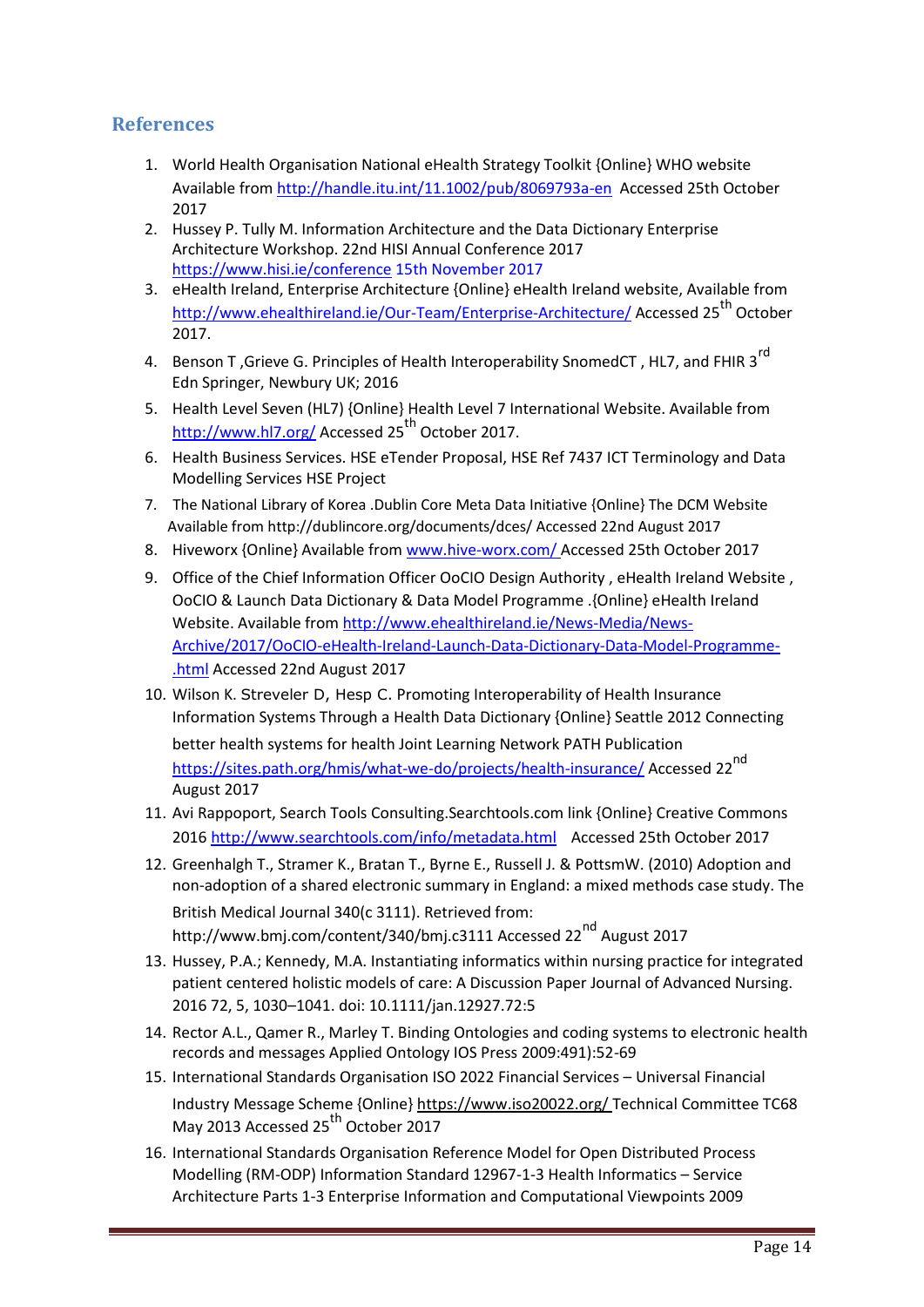- 17. International Standards Organisation *Information technology — Metadata registries (MDR) —Part 3: Registry metamodel and basic attributes ISO 11179\_3* Third Edition [Online] , Geneva: ISO Publications:  $[15^{th}$  February 2013; cited 04 $^{th}$  August 2017] Available from: [http://metadata-standards.org/11179/ A](http://metadata-standards.org/11179/)ccessed 22nd August 2017
- 18. ISO TC 215/26 Healthcare Informatics Metadata Repository Requirements (MetaRep) Working Draft Stage {Online[} https://login.cen.eu/portal/ C](https://login.cen.eu/portal/)EN TC 251 2017 Accessed 22<sup>nd</sup> August 2017
- 19. Anatomical Therapeutic Chemical (ATC) Classification System [Online] Geneva, World Health Organisation 19th December 201[6 https://www.whocc.no/atc\\_ddd\\_index/](https://www.whocc.no/atc_ddd_index/) Accessed 22<sup>nd</sup> August 2017.
- 20. Hansen, A. S. The Experience of Selecting the Code Systems for the Development of the EpSOS Catalogue Version 1 Open NCP Working Draft July 2017 [Online] Brussels, Digital Health CFG

[https://ec.europa.eu/cefdigital/wiki/display/EHOPERATIONS/Master+Value+Sets+Catalogu](https://ec.europa.eu/cefdigital/wiki/display/EHOPERATIONS/Master+Value+Sets+Catalogue)   $\overline{e}$  Accessed 22<sup>nd</sup> August 2017.

- 21. Health Information and Quality Authority Standards Reports and Publications [Online] Dublin HIQA 2017 [https://www.hiqa.ie/reports-and-publications/standards A](https://www.hiqa.ie/reports-and-publications/standards)ccessed 22nd August 2017
- 22. Australian Institute of Health and Welfare {Online} Meteor website Available from [http://meteor.aihw.gov.au/content/index.phtml/itemId/276533 A](http://meteor.aihw.gov.au/content/index.phtml/itemId/276533)ccessed 25th October 2017
- 23. Digital Health Master Value Catalogue (MVC) {Online} July 2017 Brussels [https://ec.europa.eu/cefdigital/wiki/display/EHOPERATIONS/Master+Value+Sets+Catalogu](https://ec.europa.eu/cefdigital/wiki/display/EHOPERATIONS/Master+Value+Sets+Catalogue)  [e A](https://ec.europa.eu/cefdigital/wiki/display/EHOPERATIONS/Master+Value+Sets+Catalogue)ccessed 22 $^{\text{nd}}$  August 2017
- 24. Kilov H. Linington P.F. Romero J. R. Tanaka A. Vallecillo A. The Reference Model of Open Distributed Processing: Foundations, experience and applications Computer Standards and Interfaces 2013 35, 247-256
- 25. Knowledge and Information Plan Report [Online], Dublin : eHealth Ireland Publications; [May 2015; cited 04 $^{\text{th}}$  August 2017]. Available from: <http://www.ehealthireland.ie/search?q=knowledge+and+information+plan>
- 26. ISO TC 215 WG3 N266 Reference Document Cal2Cal Standards Based Metadata Framework Document Datta G*. CHHS California Department of Public Health Standards Based Metadata Framework* Document December 17th 2014 [Online] NSAI Dublin [https://www.nsai.ie/Our-](https://www.nsai.ie/Our-Services/Standardization/Livelink.aspx)[Services/Standardization/Livelink.aspx](https://www.nsai.ie/Our-Services/Standardization/Livelink.aspx) Accessed 1st August 2017
- 27. Canadian Institute for Health Information (CIHI) NACRS Metadata Dictionary [Online] Toronto Ontario 30th November 2016

https://www.cihi.ca/sites/default/files/document/nacrs\_meta\_data\_dictionary\_2015\_oct [en.pdf A](https://www.cihi.ca/sites/default/files/document/nacrs_meta_data_dictionary_2015_oct_en.pdf)ccessed 22<sup>nd</sup> August 2017

- 28. Australian Institute of Health and Welfare 2015. National Health Data Dictionary: version 16.2. National Health Data Dictionary series. Cat. no. HWI 131. [Online] Canberra: AIHW. [http://www.aihw.gov.au/WorkArea/DownloadAsset.aspx?id=60129550404 A](http://www.aihw.gov.au/WorkArea/DownloadAsset.aspx?id=60129550404)ccessed 23<sup>rd</sup> August 2017.
- 29. Cystic Fibrosis Networ[k http://cf.eqascheme.org/](http://cf.eqascheme.org/)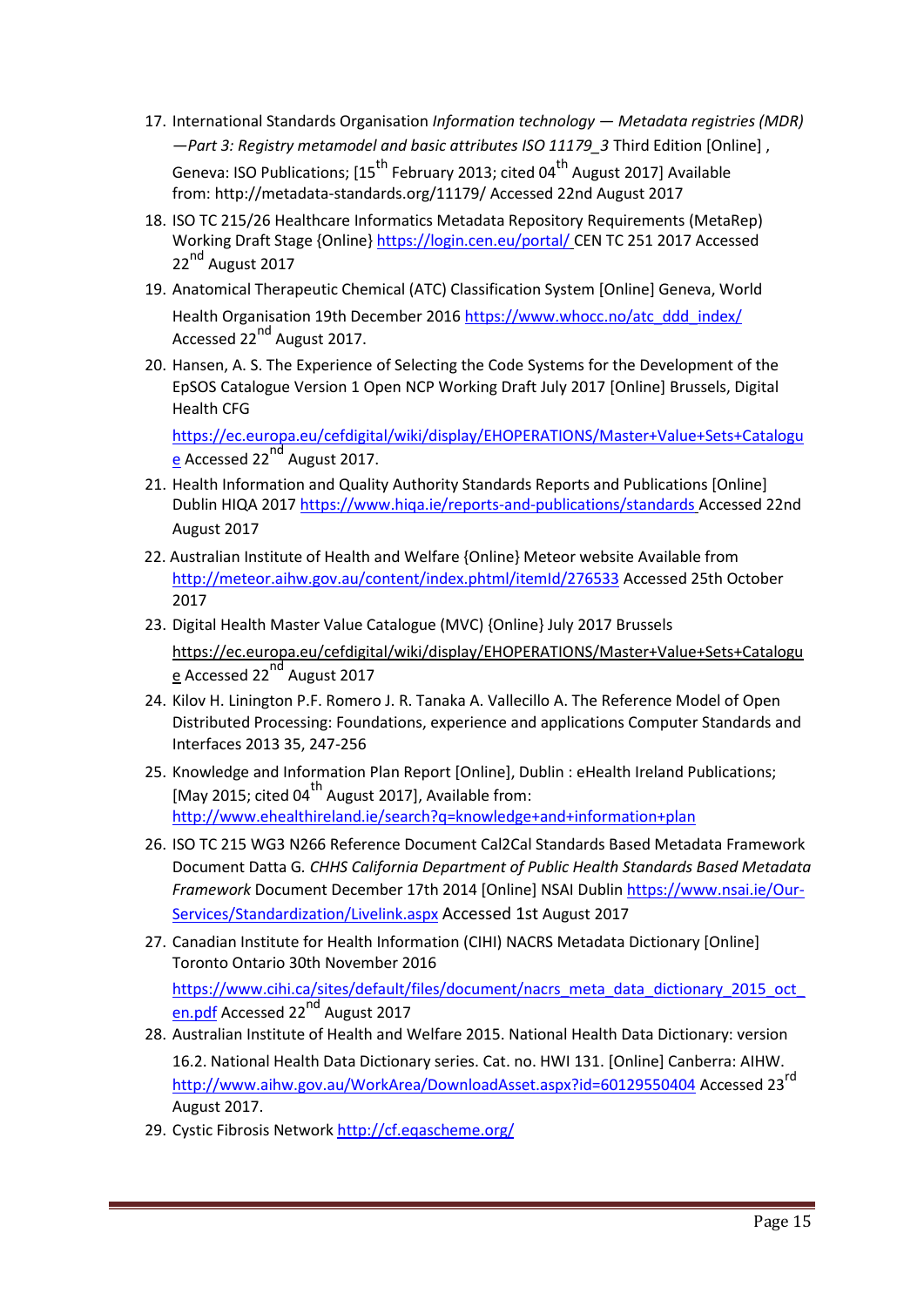- 30. World Health Organization Global Health Observatory. {Online} http://www.who.int/gho/publications/world\_health\_statistics/en/index.html Accessed 1 October 2017
- 31. Chonoles M. J., Schardt J. A. UML 2 for Dummies Wiley Publishing 2003
- 32. Davies J., Gibbons J., Harris S., Crichton C. The CancerGrid Experience: Metadata Based Model Driven Engineering for Clinical Trials. *Science of Computer Programming* [Online]

<http://www.comlab.ox.ac.uk/people/jeremy.gibbons/publications/cancergrid.pdf> September 2014 Accessed 12<sup>th</sup> September 2017

33. Department of Health Consultation Draft Health Information Policy Framework Document Online Department of Health Irelan[d http://health.gov.ie/consultations/ O](http://health.gov.ie/consultations/)pen Consultation November 2017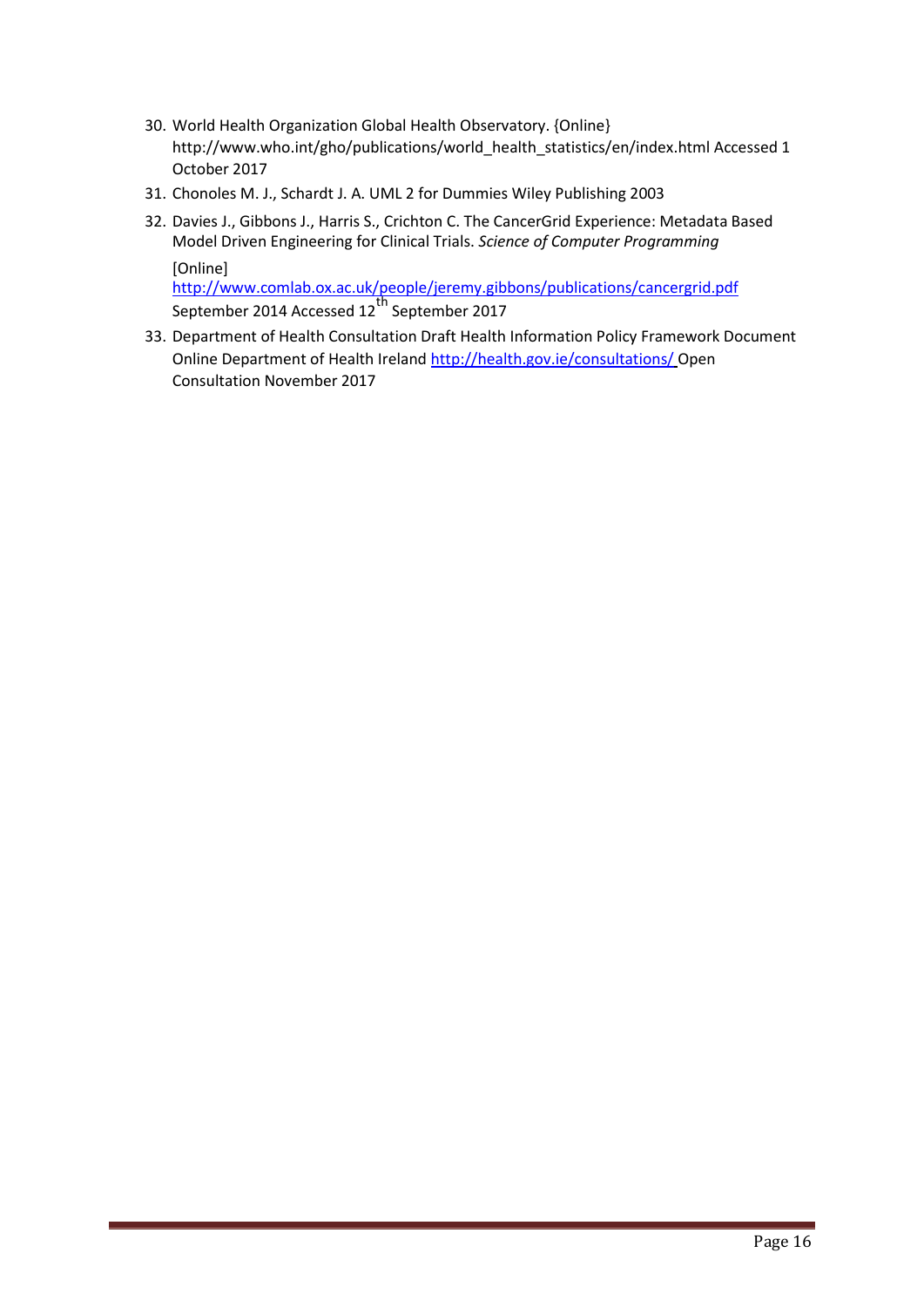| Appendix One Core Metadata Registry Template V.1d |                                                                                                                                                                                          |                                                                                                                                                                                                                                                                                                                                                                |
|---------------------------------------------------|------------------------------------------------------------------------------------------------------------------------------------------------------------------------------------------|----------------------------------------------------------------------------------------------------------------------------------------------------------------------------------------------------------------------------------------------------------------------------------------------------------------------------------------------------------------|
| <b>Attribute Names and Detail 11179 3</b>         | <b>Related Explanation or Source Detail ISO TS 21526</b>                                                                                                                                 | <b>Technical Viewpoint Detail</b><br><b>HL7 V.2 V.3</b>                                                                                                                                                                                                                                                                                                        |
| A. Administrative status                          | Information about the administration of an item in a<br>metadata registry Details which provide registration<br>items for which administrative status is recorded e.g.<br>Final / Draft. | HL7 v.3 Instance identifier (II)<br>has 2 main types UUID and<br>OID based identifier.<br>OID to be held in a national<br>register                                                                                                                                                                                                                             |
| A.1 Reference ID                                  | Sequence of characters, capable of uniquely<br>identifying that with which it is associated, within a<br>specified context (MetaRep)                                                     | In HL7 v.3 CDA can be<br>considered as metadata XDS<br>based portals include a central<br>registry however IHE, XDS<br>and CDA are not tightly<br>aligned and need to be<br>considered.<br>For existing GP message<br>standards HL7 2.4 see<br>https://www.hiqa.ie/sites/def<br>ault/files/2017-10/General-<br>Practice-Messaging-Guidance-<br>version-4.0.pdf |
| A.2 Version Number                                | Defining the series of the reference document over an<br>evolving time interval                                                                                                          |                                                                                                                                                                                                                                                                                                                                                                |
| A.3 Version Date                                  | DD/MM/YYYY                                                                                                                                                                               | Use HL7 Data type DT                                                                                                                                                                                                                                                                                                                                           |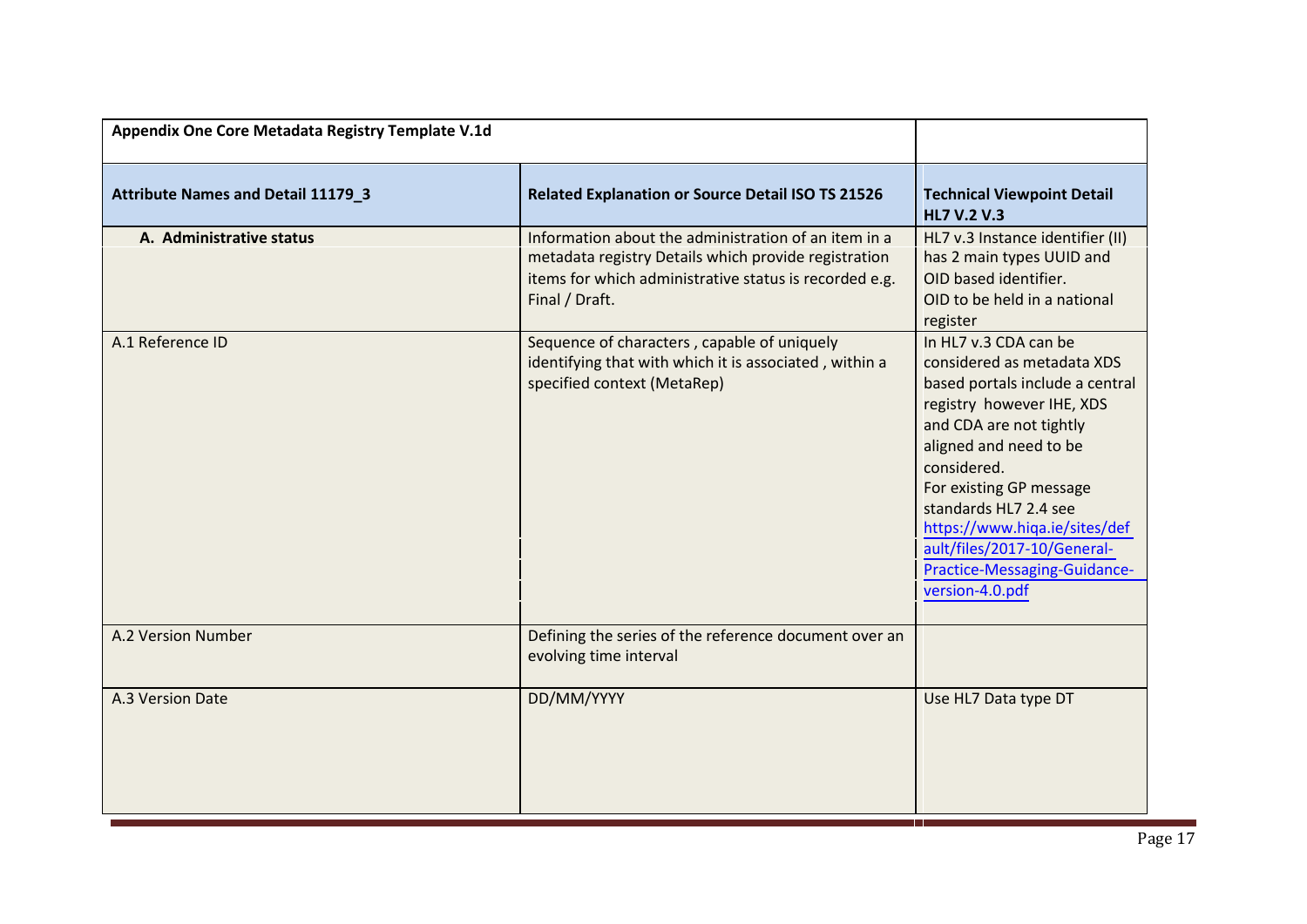| <b>Attribute Names and Detail 11179 3</b>       | <b>Related Explanation or Source Detail ISO TS 21526</b>                                                                                                                                                                                                                                | <b>Technical Viewpoint Detail</b><br><b>HL7 V.2 V.3</b>                                                                                                                                                                   |
|-------------------------------------------------|-----------------------------------------------------------------------------------------------------------------------------------------------------------------------------------------------------------------------------------------------------------------------------------------|---------------------------------------------------------------------------------------------------------------------------------------------------------------------------------------------------------------------------|
| <b>B. Identifying &amp; Defining Attributes</b> |                                                                                                                                                                                                                                                                                         |                                                                                                                                                                                                                           |
| <b>B.1Metadata Type</b>                         | Meta data item type defining the characteristic of the<br>data resource for inclusion in registry                                                                                                                                                                                       | For sharing documents IHE<br>XDS metadata includes<br>information about each<br>document. The metadata<br>about each document is<br>defined in the Affinity Domain<br>and specifies information<br>stored in the Registry |
| <b>B.2 Technical Name</b>                       | Instance of metadata object item                                                                                                                                                                                                                                                        | For example a Clinical<br>Document Architecture CDA -<br>Continuity of Care Document<br><b>CCD</b>                                                                                                                        |
| <b>B.3 Namespace Authority</b>                  | Namespace and naming convention interchangeable<br>with designation in ISO 11179 Registry Administrator<br>Namespace uniqueness, prefix, reference and ID<br>(Appendix 5 ISO 11179-5) Scoped Identifier The<br>Organisation assigned the OID node used as the root<br>of this namespace | Pointer to the identifier of<br>organisation managing the<br>namespace<br>For example in HL7 V.2 Sender<br>Message ID MSH                                                                                                 |
| <b>B.4 Data Element Definition</b>              | Unit of data for which the definition, identification,<br>representation and permissible values are specified by<br>means of a set of attributes (MetaRep)                                                                                                                              | HL7 Version 3 the RIM<br>comprises of Attributes and<br>Data types. Structural<br>attributes include six main<br>classes. Each class is named by<br>its structural attributes.                                            |
| <b>B.5 Date Element Concept ID</b>              | DE Concept described independently of any particular<br>representation (DE) (MetaRep)                                                                                                                                                                                                   |                                                                                                                                                                                                                           |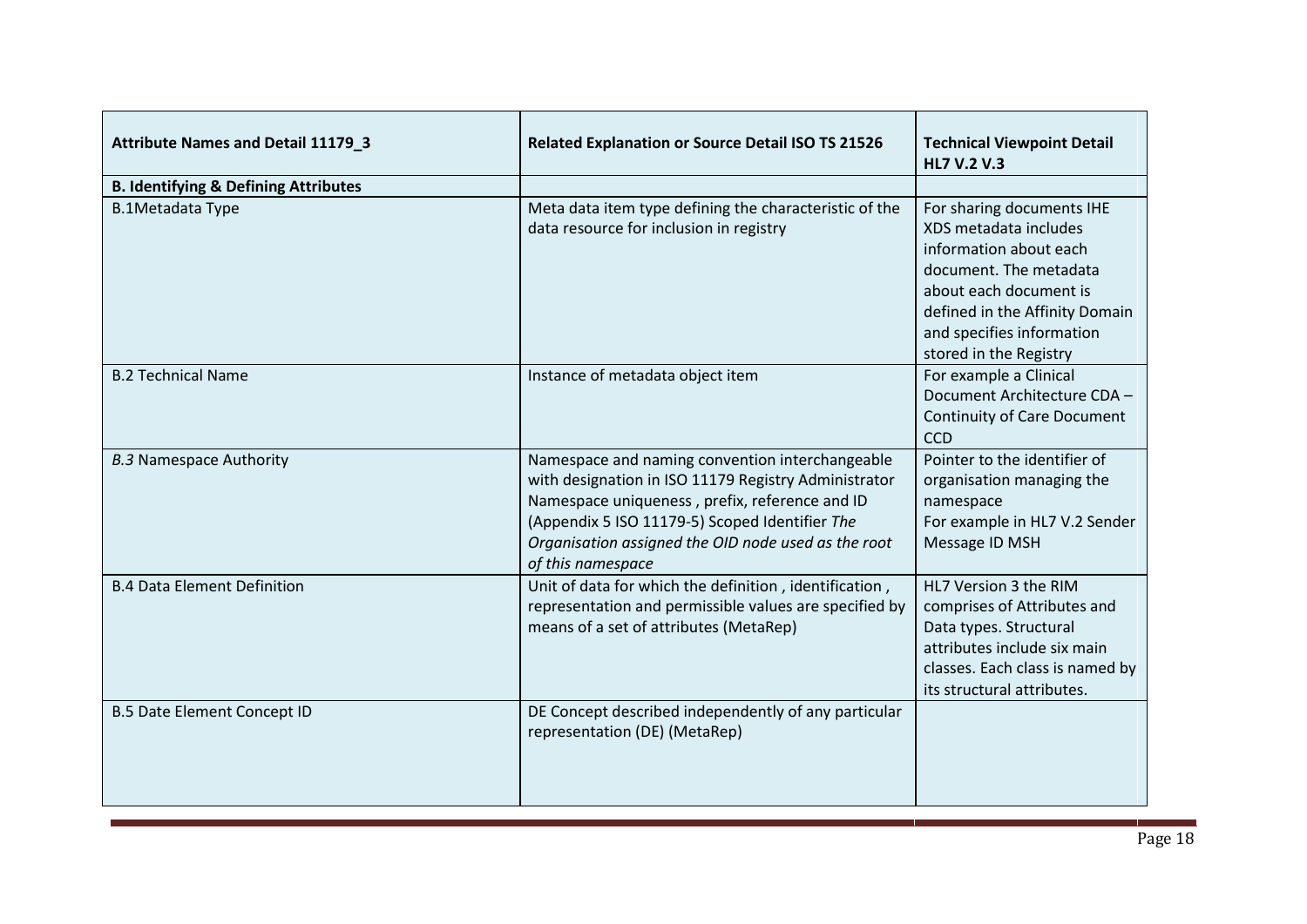| <b>Attribute Names and Detail 11179_3</b>              | <b>Related Explanation or Source Detail ISO TS 21526</b>                                                                                                                                                                                                                                                       | <b>Technical Viewpoint Detail</b><br><b>HL7 V.2 V.3</b>                                                                                                                                            |
|--------------------------------------------------------|----------------------------------------------------------------------------------------------------------------------------------------------------------------------------------------------------------------------------------------------------------------------------------------------------------------|----------------------------------------------------------------------------------------------------------------------------------------------------------------------------------------------------|
| <b>C. Relational &amp; Representational Attributes</b> |                                                                                                                                                                                                                                                                                                                |                                                                                                                                                                                                    |
| <b>C.1 Classification Name</b>                         | Classifiable item of a type for which classification is<br>supported in a given metadata registry                                                                                                                                                                                                              | HL7 V.3 Code system identifier<br>to identify externally defined<br>coding scheme                                                                                                                  |
| <b>C.2 Classification Scheme</b>                       | Classification scheme $-$ a descriptive information for<br>an arrangement or division of objects into groups<br>based on characteristics which the objects have in<br>common (MetRep)                                                                                                                          | Snomed CT hierarchies fall in<br>to 3 main groups which are<br>used in expressions Object,<br>Value, and Miscellaneous.<br>Object applies directly to<br>patients and may be further<br>qualified. |
| <b>C.3Classification Scheme Identifier</b>             | May need to be included as extension of Coded Value<br>CE codes with equivalents may include original code<br>such as a local code using in the sending system to be<br>sent along with a translation element using the type<br>of code required by the receiving system which may<br>have courser granularity |                                                                                                                                                                                                    |
| C.4 Classification Scheme Item Value                   | Value of Item of content in classification scheme<br>Example                                                                                                                                                                                                                                                   | HL7 v.3 CV has a code value<br>and a code system identifier                                                                                                                                        |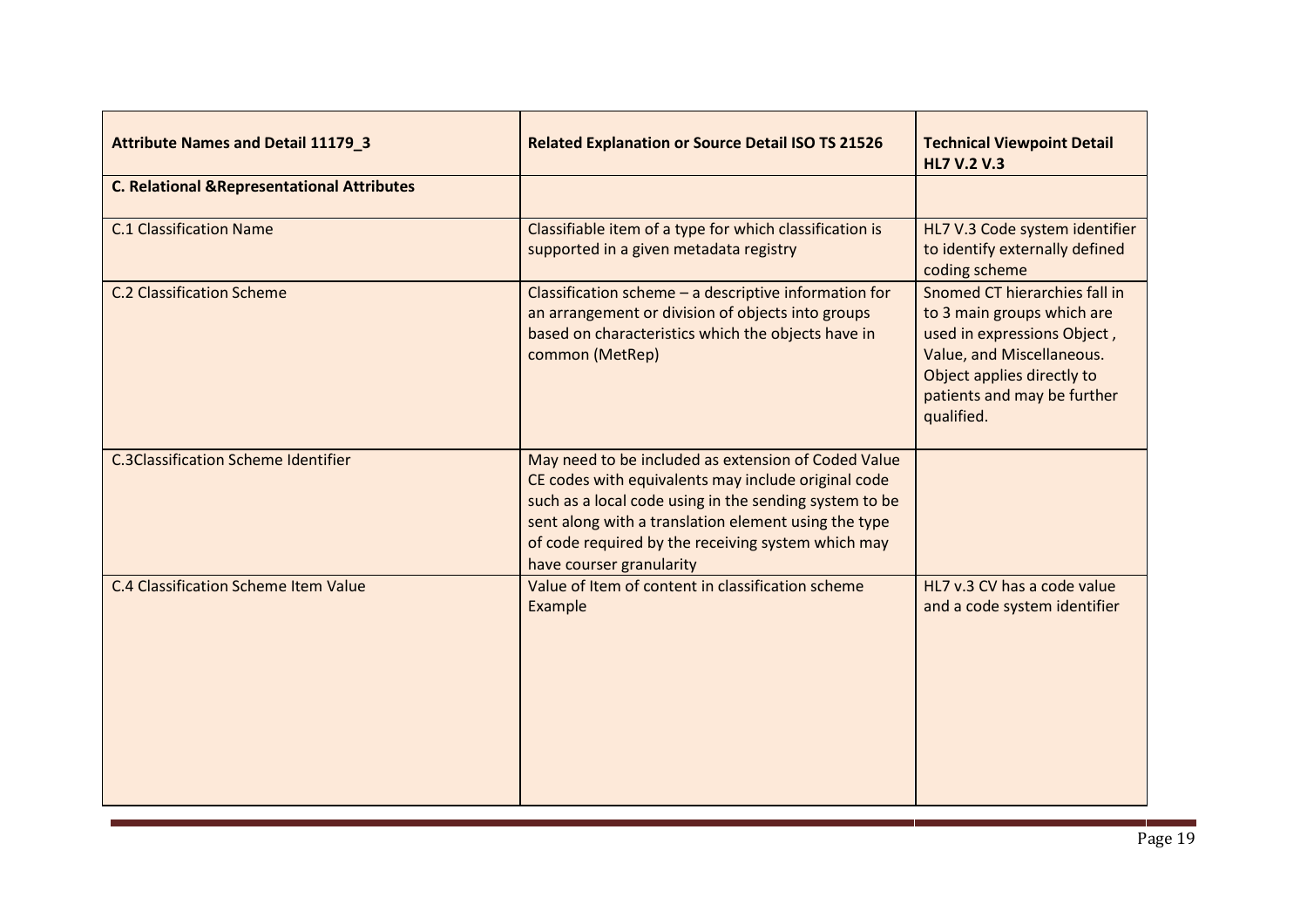| <b>Attribute Names and Detail 11179_3</b> | <b>Related Explanation or Source Detail ISO TS 21526</b>                                | <b>Technical Viewpoint Detail</b><br><b>HL7 V.2 V.3</b>                                                                                                                                                                                                                                                                  |
|-------------------------------------------|-----------------------------------------------------------------------------------------|--------------------------------------------------------------------------------------------------------------------------------------------------------------------------------------------------------------------------------------------------------------------------------------------------------------------------|
| <b>D. Data Element Attributes</b>         | Description of a unit of data considered to be in<br>context indivisible                | Common attributes in HL7 V3<br>RIM which are found in more<br>than one class include id,<br>code, and StatusCode                                                                                                                                                                                                         |
| <b>D.1 DE Concept</b>                     | The structural format and constraints of the data<br>carried in the attribute.          | Example CDA templates such<br>as CCD Continuity of Care<br>document OR SCR open NCP<br>source template                                                                                                                                                                                                                   |
| <b>D.2 DE Concept Name</b>                | Title of a unit of data relating to a unit of thought                                   | In SnomedCT a clinical idea to<br>which a unique ConceptID has<br>been assigned                                                                                                                                                                                                                                          |
| <b>D.3 DE Concept Definition</b>          | Unit of knowledge created by a unique combination of<br>characteristics (MetaRep)       |                                                                                                                                                                                                                                                                                                                          |
| <b>D.4 Object Class</b>                   | To link with national domain models and conceptual<br>domain class                      | RIM HL7 V.3 list diagram of<br><b>RIM and associated classes</b><br><b>ACT Role and Entity</b>                                                                                                                                                                                                                           |
| <b>D.5 Property</b>                       | Part of the Conceptual Domain Class                                                     | <b>Example Ref RIM, Property</b><br>used to describes<br>characteristics of entities the<br>building blocks for describing<br>the structure of data. The<br>property therefore define the<br>shape of the class and carry<br>information about the object<br>such as structural attributes<br>such as id, name, quantity |
| D.6 Data Element Concept Entry ID         | Unique identifier for an administered item within a<br>registration authority (MetaRep) |                                                                                                                                                                                                                                                                                                                          |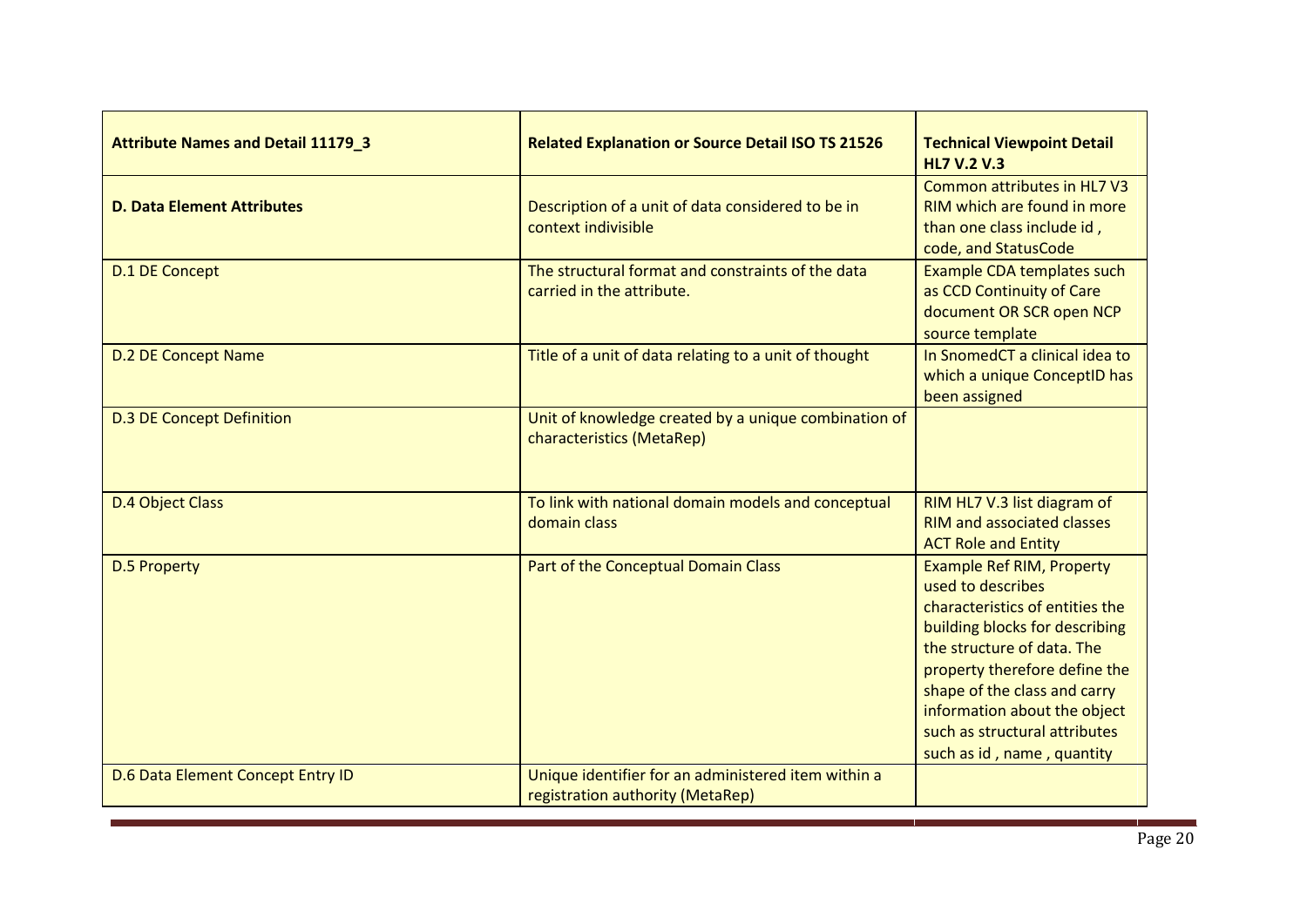| <b>D.7 Concept Name</b>                | Title of a unit of data                                                                                                                            | In SnomedCT A clinical idea to<br>which as unique ConceptID<br>has been assigned                                                                                                                                           |
|----------------------------------------|----------------------------------------------------------------------------------------------------------------------------------------------------|----------------------------------------------------------------------------------------------------------------------------------------------------------------------------------------------------------------------------|
| <b>D.8 Concept Definition</b>          | See DE Concept definition one or more attributes used<br>to describe the meaning of a unit of thought.                                             |                                                                                                                                                                                                                            |
| <b>D.9 Concept Definition Entry ID</b> |                                                                                                                                                    | HL7 V.3 typeId identifies the<br>type of HL7 specified message<br>type or Common Message<br>Element Type to which this<br>message or part of message<br>conforms<br>A SnomedCT identifier<br>uniquely identifies a concept |
| <b>D.10 Concept Definition Origin</b>  |                                                                                                                                                    |                                                                                                                                                                                                                            |
| D.11 Data Type                         | Set of distinct values, characterised by properties of<br>those values and by operations on those values source<br>MetaRep ISO/IEC 11404:1996,4,11 | HL7 v.2 has 89 data types<br>including simple and complex<br>data types. Complex data<br>types reflect associations of<br>data that belong together<br>such as the part of a person's<br>name                              |
| D12 Data Format                        |                                                                                                                                                    | HL7 MSg Segment Syntax HL7<br>MSg Segment data type e.g.<br><b>Trigger Table for Event Type</b>                                                                                                                            |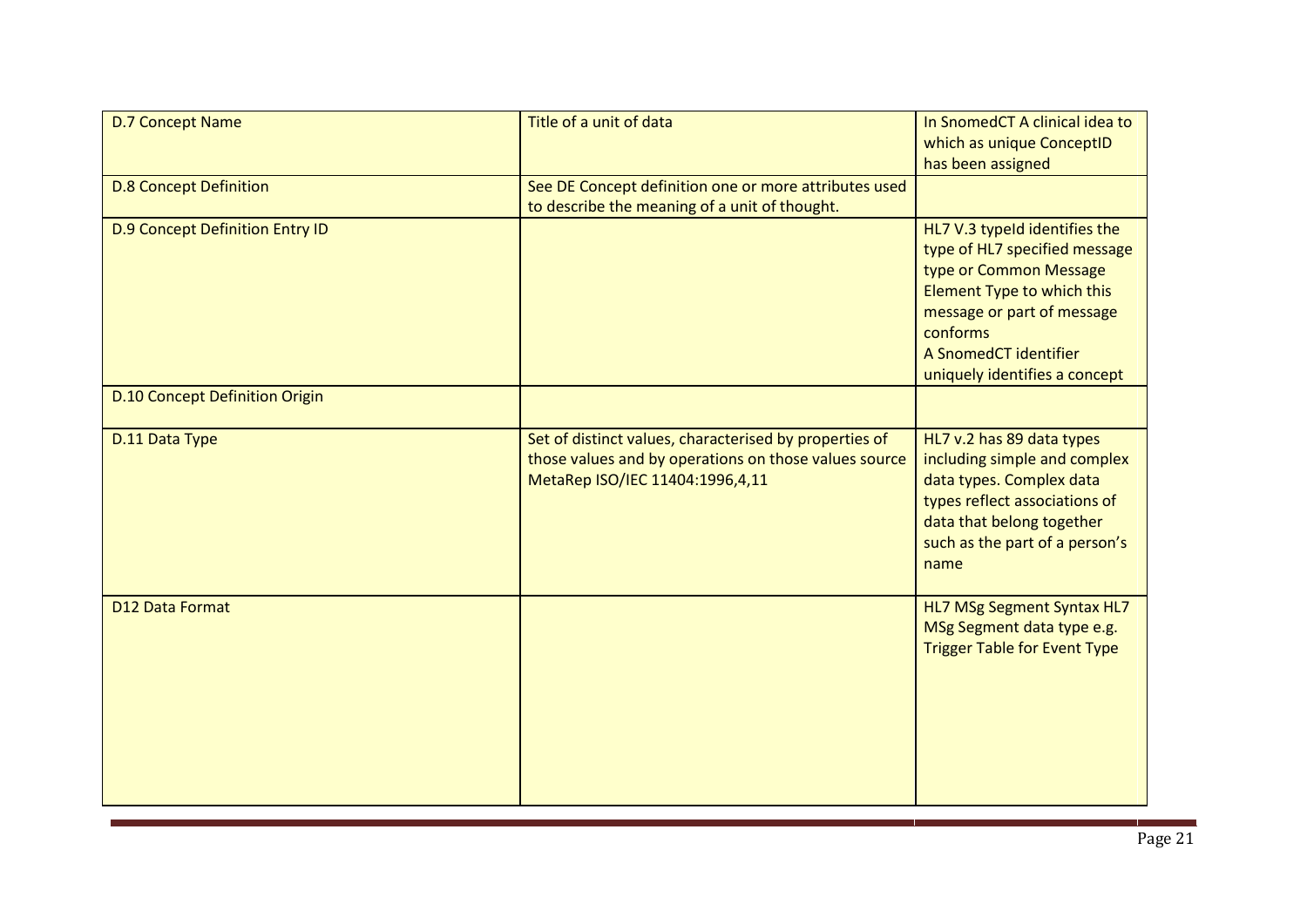| <b>Attribute Names and Detail 11179 3</b>               | <b>Related Explanation or Source Detail ISO TS 21526</b>                                                                                                                                                                                                                                                                                                                                                                                                                                                       | <b>Technical Viewpoint Detail</b><br><b>HL7 V.2 V.3</b>                                                                                                                                                                                                                                                                                |
|---------------------------------------------------------|----------------------------------------------------------------------------------------------------------------------------------------------------------------------------------------------------------------------------------------------------------------------------------------------------------------------------------------------------------------------------------------------------------------------------------------------------------------------------------------------------------------|----------------------------------------------------------------------------------------------------------------------------------------------------------------------------------------------------------------------------------------------------------------------------------------------------------------------------------------|
| <b>E.Value Domain</b>                                   | Is associated with information system interoperability<br>linked with content models and a series of concept<br>systems, value lists and data elements<br>Value domain is specified by a description or<br>specification, such as a rule procedure or a range<br>Enumerated value domain - value domain that is<br>specified by a list of all its permissible values, non-<br>enumerated value domain value domain that is<br>specified by a description rather than a list of<br>permissible values (MetaRep) | Suggest create a use case<br>using a constrained general<br>model to create an agreed<br>subset for wider specification<br>and adoption. Create an<br>Enterprise view with specified<br><b>Domain Message Information</b><br>values of the structural<br>attributes need to be defined<br>for a national programme.<br>Ref RIM HL7 v.3 |
| <b>E.1 Value Meaning</b>                                | Meaning or semantic content of a value (MetaRep)                                                                                                                                                                                                                                                                                                                                                                                                                                                               |                                                                                                                                                                                                                                                                                                                                        |
| <b>E.2 Permissible Value</b>                            | Permissible Value - Designation of a value meaning                                                                                                                                                                                                                                                                                                                                                                                                                                                             | For HL7 v.3 Define in national<br>domain model with structural<br>attributes as a minimum                                                                                                                                                                                                                                              |
| <b>E.3 Value Meaning Begin Date</b>                     | Select HL7 Data types                                                                                                                                                                                                                                                                                                                                                                                                                                                                                          | For HL7 v.3 Define in national<br>domain model with structural<br>attributes as a minimum                                                                                                                                                                                                                                              |
| <b>E.4 Value Meaning End Date</b>                       | Select HL7 Data types                                                                                                                                                                                                                                                                                                                                                                                                                                                                                          | For HL7 v.3 Defined in national<br>domain model with structural<br>attributes as a minimum                                                                                                                                                                                                                                             |
| <b>E.5 Value Meaning ID</b><br>(for each value meaning) | To be reviewed and developed                                                                                                                                                                                                                                                                                                                                                                                                                                                                                   |                                                                                                                                                                                                                                                                                                                                        |
| E.6 Maximum Character Length                            | Link with permissible value                                                                                                                                                                                                                                                                                                                                                                                                                                                                                    |                                                                                                                                                                                                                                                                                                                                        |
| <b>E.7 Supplementary Values</b>                         |                                                                                                                                                                                                                                                                                                                                                                                                                                                                                                                |                                                                                                                                                                                                                                                                                                                                        |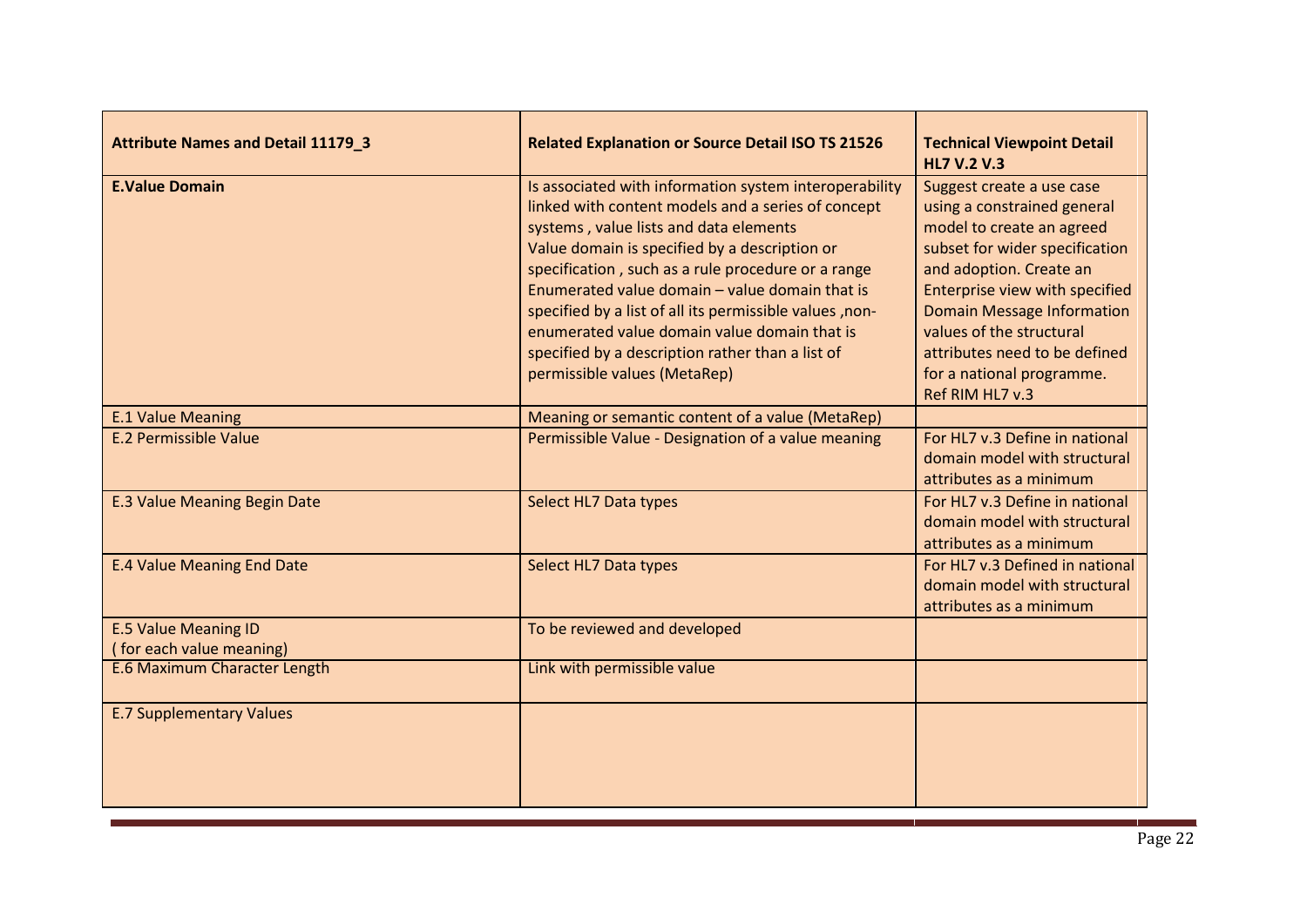| <b>Attribute Names and Detail 11179_3</b> | <b>Related Explanation or Source Detail ISO TS 21526</b>                                                                                                                                       | <b>Technical Viewpoint Detail</b><br><b>HL7 V.2 V.3</b>                                                                                                                       |
|-------------------------------------------|------------------------------------------------------------------------------------------------------------------------------------------------------------------------------------------------|-------------------------------------------------------------------------------------------------------------------------------------------------------------------------------|
| <b>F. Administrative Attributes</b>       | Linking to Namespace<br>Registration authority identifier of the registration<br>authority registering the item (MetaRep)                                                                      | To be developed or use<br>existing eHealth registration<br>detail                                                                                                             |
| F.1Registration Authority                 |                                                                                                                                                                                                | For HL7 v3 XDS cross<br>enterprise document sharing<br>link to Affinity domain and<br>specifies what information is<br>stored in the registry.                                |
| F.2 Registration status                   | Requires the establishment of a registration with<br>associated administrative status describing its position<br>in the lifecycle and in any content creation or curation<br>workflow(MetaRep) | To be developed                                                                                                                                                               |
| F.3 Submitting Organisation               | Organisation identifier - Identifier assigned to an<br>organisation within an organisation identification<br>scheme and unique within that scheme (MetaRep)                                    | In IHE XDS document<br>metadata under author the<br>following detail is included<br>authorPerson,<br>authorinstitution, authotRole,<br>authorSpecialty,<br>legalAuthenticator |
| F.4 Responsible Organisation              | Organisation (management) Unique framework of<br>authority within which a person or persons act, or are<br>designated to act towards some purpose (MetaRep)                                    | As above F3                                                                                                                                                                   |
| F.5 Stewardship Record                    |                                                                                                                                                                                                | As above F3                                                                                                                                                                   |